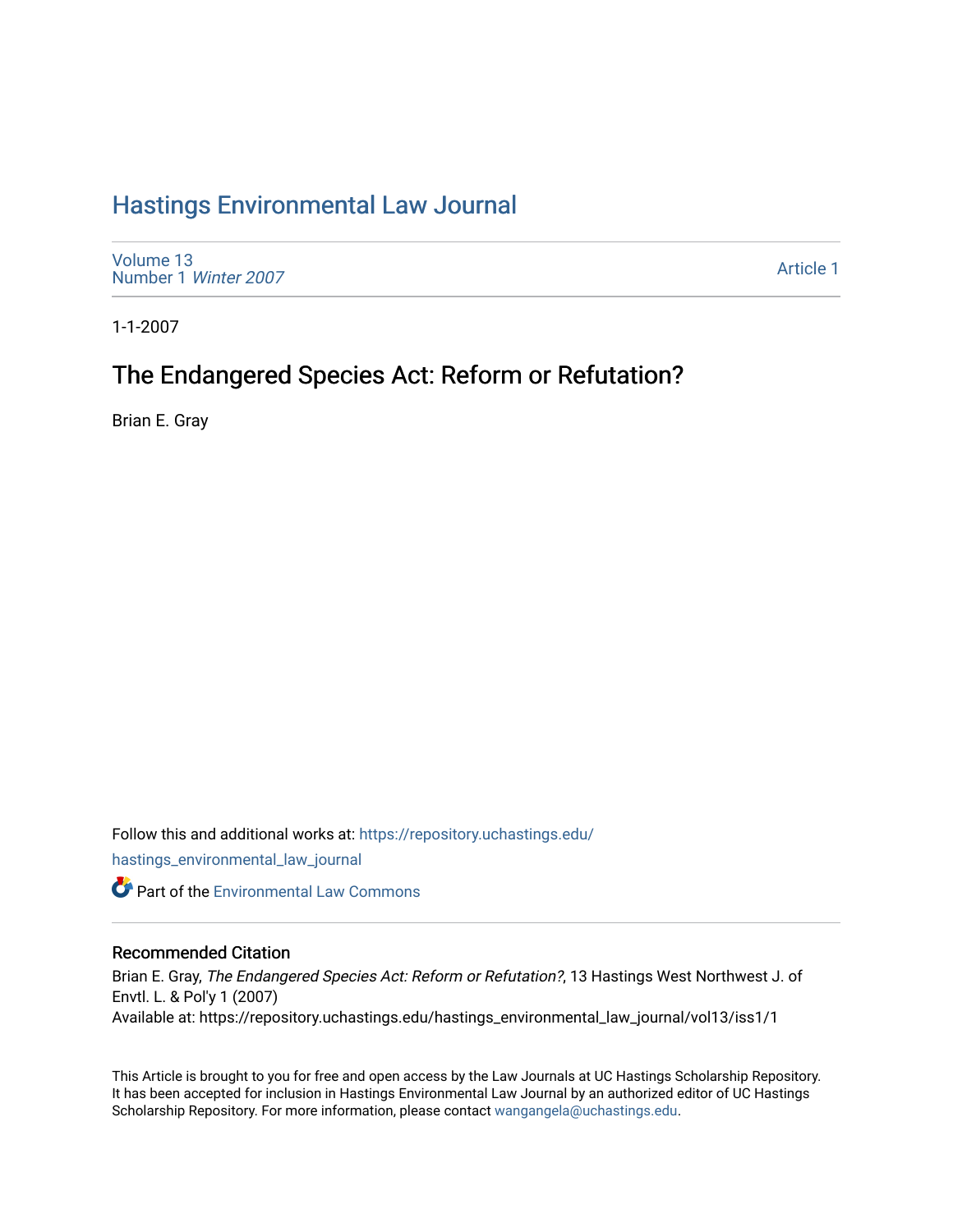# **The Endangered Species Act: Reform or Refutation?**

**Brian E. Gray**\*

# **Introduction**

Thirty-four years ago, the United States embarked on an audacious quest to reverse and to repair one of the tragic consequences of centuries of human development — the extinction of animal and plant species caused by conversion of land to agriculture, hunting and fishing, industrial activity, population growth, pollution, and the damming of rivers. It was impossible, of course, to restore species that had already been lost. The Passenger Pigeon, the Great Auk, the Grizzly Bear in the urban, suburban, and agricultural portions of its former range, and (perhaps) the Ivory-Billed Woodpecker, had long ago succumbed to predation and loss of their native habitat. But the United States Congress *did* set out to prevent such future extinctions from occurring; and it did so seemingly without regard to the cumulative effects of human development on the remnant populations and habitat of those species that were on the brink of catastrophe — the American Crocodile, Peregrine Falcon, Bald Eagle, Aleutian Canada Goose, Western Gray Wolf, and Pacific Coast salmon, to name but a few examples. The overarching philosophy of the Endangered Species Act was to protect and to repropagate endangered and threatened species no matter how dire their current existence and with only passing acknowledgement of the reliance interests of those whose past activities and future plans placed those species in peril.

Whether viewed from our perspective or considered in its own time, several aspects of the Endangered Species Act stand out as extraordinary. The first are the circumstances of its enactment. The legislation passed the House of Representatives by a vote of 355 to 4, and the Senate gave its unanimous support.<sup>1</sup> When President Richard M. Nixon signed the legislation into law on December 28, 1973, he famously declared:

<sup>\*</sup> Professor of Law, University of California, Hastings College of the Law. This article is based on a presentation to the Interdisciplinary Graduate Program in Environment and Resources at Stanford University on April 20, 2006.

<sup>1. 119</sup> Cong. Rec. 42, 535 (1973) (Senate voice vote); *id.* at 42, 915-16 (House vote).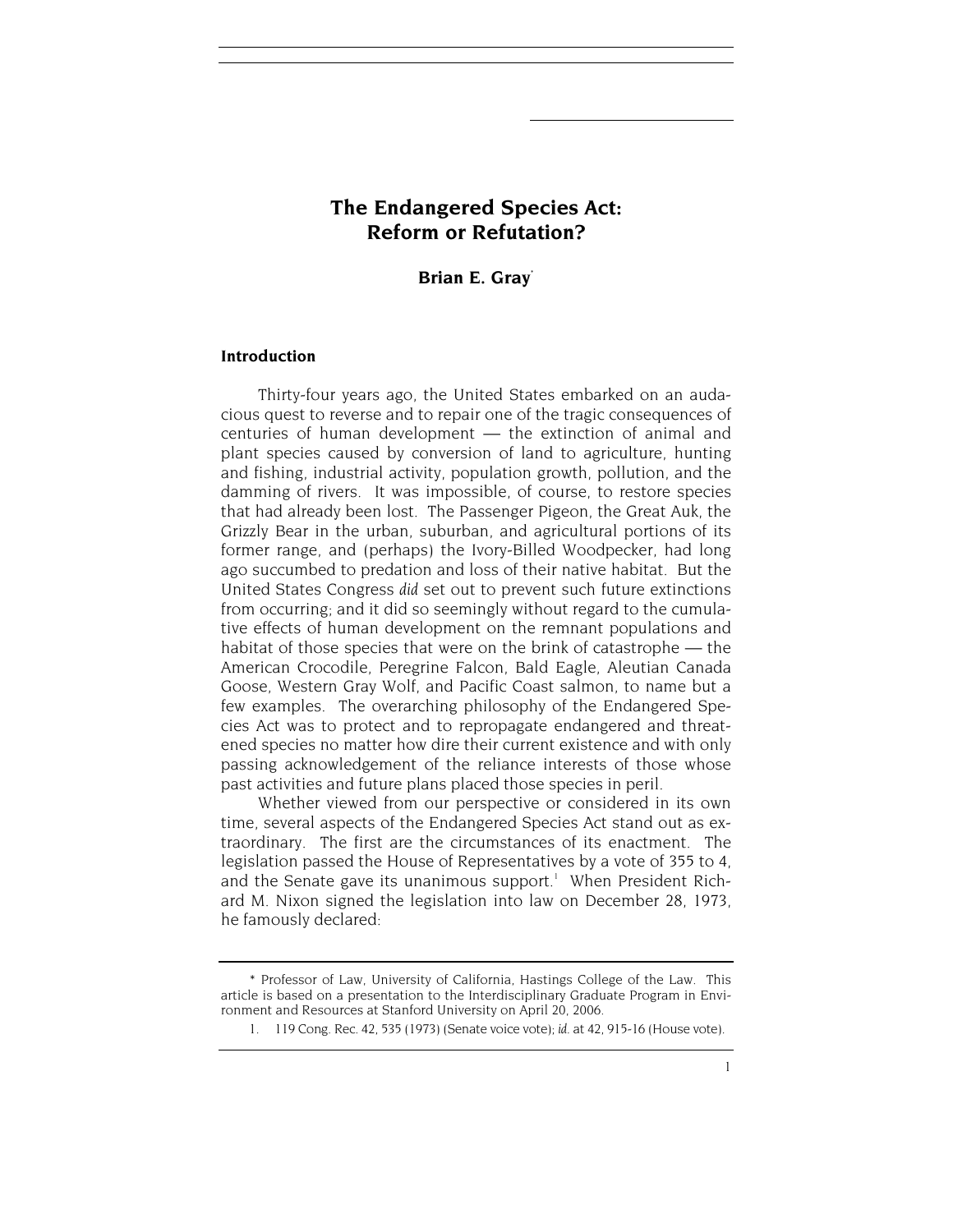Nothing is more priceless and more worthy of preservation than the rich array of animal life with which our country has been blessed. It is a many-faceted treasure, of value to scholars, scientists, and nature lovers alike, and it forms a vital part of the heritage we all share as Americans.<sup>2</sup>

The near universal political acclaim for the law, however, should give us reason to question whether the members of Congress, the President, and the public understood either the Act or the forces that it would set into motion. As a commentator for the *Idaho Mountain Express* wrote on the 25th Anniversary of the legislation: "The [Act] was given scant attention by the general public when it was passed, and those who noticed viewed it as a warm, fuzzy law filled with admirable intention, sort of like a Smoky the Bear billboard with Smoky saying 'Help!'"<sup>3</sup>

A second salient feature of the Endangered Species Act is the breadth of its coverage. The legislation does not simply protect the "charismatic megafauna" that had been the focus of public and congressional attention. Rather, the Act commits the United States to prevent the extinction of *all* plant and animal species — from the California Condor and the Chinook Salmon to the Texas Blind Salamander, the Desert Pupfish, the North American Burrowing Beetle, the Fairy Shrimp, and several hundred conifers, flowering plants, ferns, and lichens.<sup>4</sup> Moreover, the legislation does not apply only to species found within the United States and its territorial waters; Congress sought to use American domestic and international policy to protect endangered species in foreign nations and those threatened by the over-fishing of international waters.<sup>5</sup>

<sup>2.</sup> Richard M. Nixon, *Statement on Signing the Endangered Species Act of 1973*, 10 Wkly. Comp. Pres. Docs. 1 (Dec. 28, 1973).

<sup>3.</sup> Dick Dorworth, *The Endangered Species Act: Nixon's Best Legacy,* IDAHO MOUNTAIN EXPRESS (Sun Valley, ID) (Dec. 30, 1998), *available at* www.mtexpress.com/1998/12-30- 98/esa.htm.

<sup>4.</sup> For a listing of all animal and plant species designated for protection under the Endangered Species Act, *see* 50 C.F.R. §§ 17.11 (animals), 17.12 (plants) (2006).

<sup>5.</sup> The principal provisions of the Act that address the protection of species in foreign countries and in international waters are section 8 (international cooperation), section 8A (implementation of the Convention on International Trade in Endangered Species and Wild Fauna and Flora), and section 9 (prohibition of takings of protected species on the high seas and regulation of imports and exports). *See* 16 U.S.C. §§ 1537, 1537A, 1539. In 1978, the U.S. Fish and Wildlife Service and the National Marine Fisheries Service promulgated a joint rule that applied the consultation requirements of section 7 of the Act to federal agency action taken in foreign countries. *See* 43 Fed. Reg. 874 (1978). However, in 1986, the Services published a revised rule that limited consultation to agency action taken in the United States or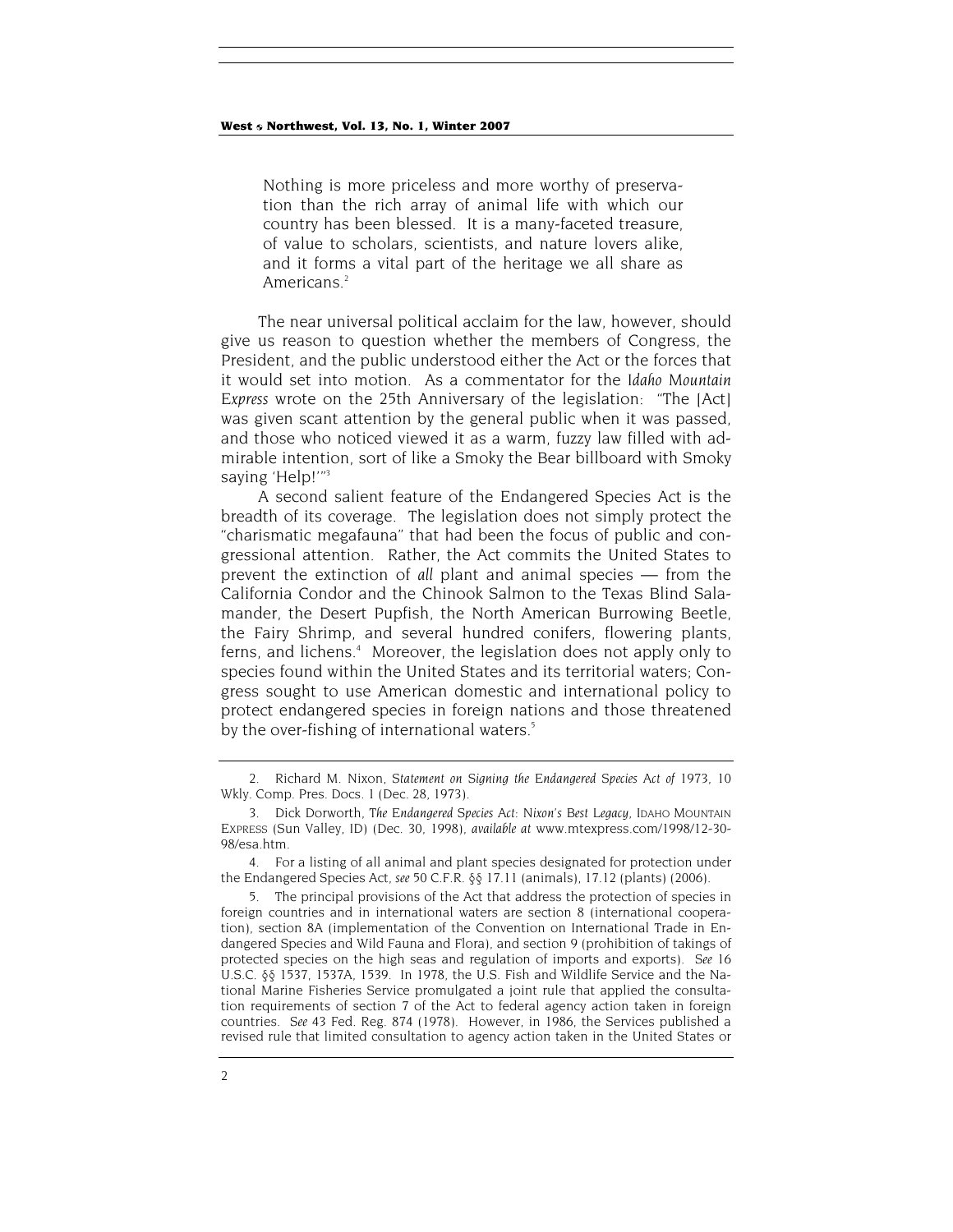A third significant feature of the Endangered Species Act is how different it was from its predecessors. The authors of the statute drew from myriad sources — including the common law of wildlife, the Lacey Act of 1900,<sup>6</sup> Migratory Bird Treaty Act of 1918,<sup>7</sup> the Black Bass Act of 1926,<sup>8</sup> and the Bald Eagle Protection Act of 1940,<sup>9</sup> as well as the ESA's immediate predecessors: the Endangered Species Preservation Act of 1966,<sup>10</sup> the Endangered Species Conservation Act of 1969, $11$  and the Marine Mammal Protection Act of 1972.<sup>12</sup> Although the Endangered Species Act of 1973 carried forward many aspects of these earlier laws — most notably the inclusion of both vertebrates and invertebrates and federal authority to regulate the trade and possession of endangered animals and body parts — the new legislation greatly expanded the federal role in four respects:<sup>13</sup>

The Act imposed nondiscretionary obligations on the Fish and Wildlife Service (USFWS or 'the Service') and the National Marine Fisheries Service (NMFS) to list species that qualified under the statutory criteria for endangered and threatened status.<sup>14</sup>

Congress required all federal agencies to *ensure* that their actions would not jeopardize the continued existence of protected species, wherever those species may exist<sup>15</sup> — a significant change from the earlier endangered species acts, which required only that certain federal agencies "*seek* to protect species . . . threatened with extinction, and, insofar as practicable and consistent with the [agencies'] primary purposes . . . preserve the habitats of such threatened species on lands within their jurisdiction."16

The legislation prohibited the "taking" of endangered species a power traditionally exercised only by state wildlife officials — and it adopted a broad definition of the take prohibition.<sup>17</sup> This change

- 6. 16 U.S.C. §§ 3371-3378 (2006).
- 7. 16 U.S.C. §§ 703-711 (2006).
- 8. Ch. 346, 44 Stat. 576 (codified at 16 U.S.C. §§ 851-856 (1976)) (repealed 1981).
- 9. 16 U.S.C. §§ 668-668d (2006).
- 10. Pub. L. No. 89-669, 80 Stat. 926 (repealed 1973).
- 11. Pub. L. No. 91-135, 83 Stat. 275 (repealed 1973).
- 12. 16 U.S.C. §§ 1361-1421h.

13. For an analysis of the significant changes between the earlier endangered species acts and the 1973 legislation, *see* MICHAEL J. BEAN & MELANIE J. ROWLAND, THE EVOLUTION OF NATIONAL WILDLIFE LAW 194-202 (3d ed. 1997).

14. Endangered Species Act of 1973, 16 U.S.C. §§ 1533(a) (listing), 1532(6) (definition of "endangered species"), 1532(20) (definition of "threatened species") (2006).

15*. Id.* § 1536(a)(2).

16. Endangered Species Preservation Act of 1966, Pub. L. No. 89-669, § 1(b), 80 Stat. 926 (repealed 1973) (emphasis added).

17. 16 U.S.C. § 1539(a).

in international waters. 51 Fed. Reg. 19926, 19329-30 (1986) (codified at 50 C.F.R. § 402.01). *See generally Lujan v. Defenders of Wildlife*, 504 U.S. 555 (1992).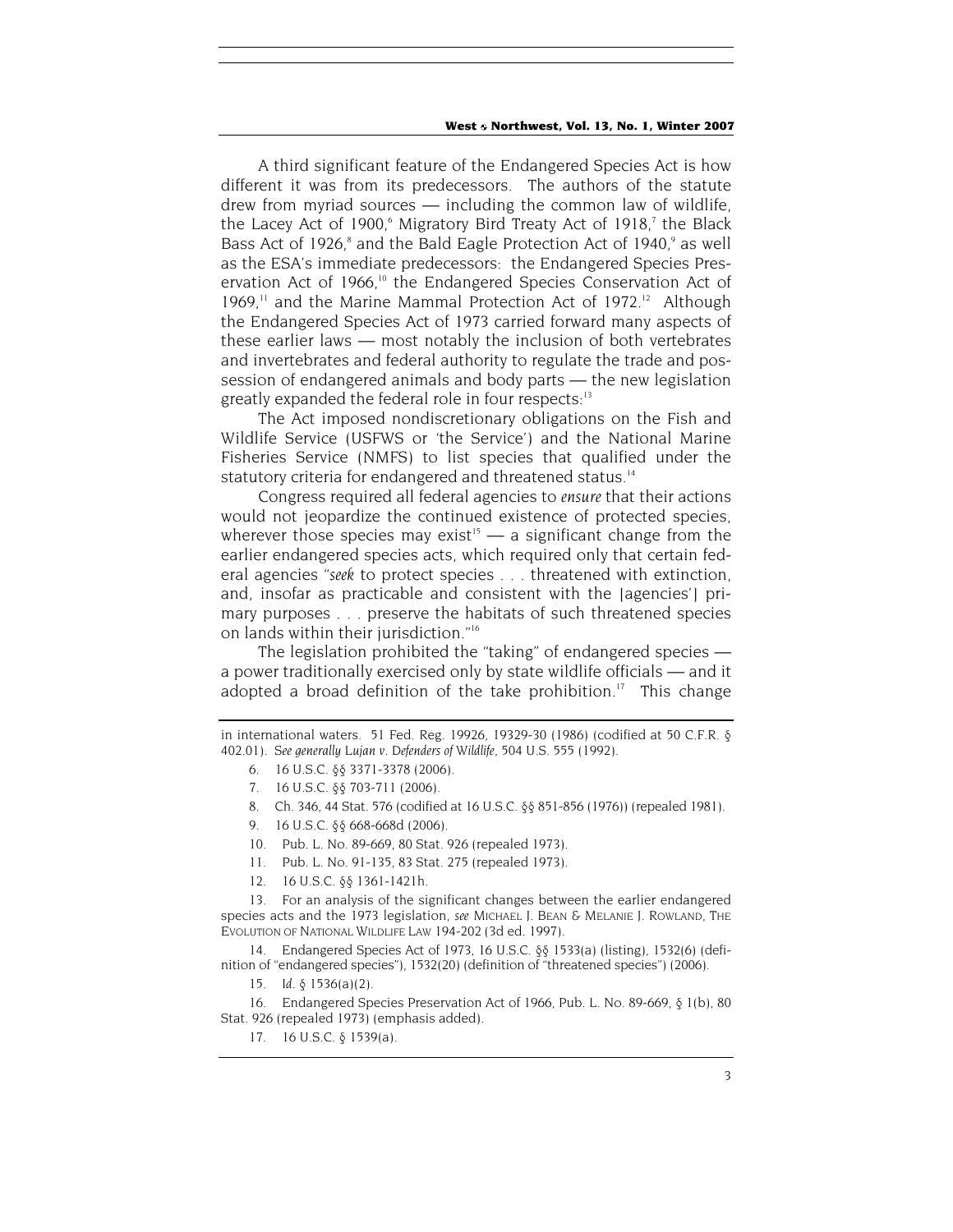would have far-reaching implications as it extended the scope of federal regulatory power — which previously applied only to federal lands and resources and to the commercial trade in protected species — to a potentially broad array of private and state activities.

Although the Endangered Species Preservation Act of 1966 had recognized that protection of habitat is an important component of endangered species preservation,<sup>18</sup> the new law required the USFWS and NMFS to designate as "critical habitat" specific areas of the geographic area occupied by listed species that are "essential to the conservation of the species and which may require special management . . . or protection."19

A final notable feature of the Endangered Species Act is its placement in the sequence of statutes that comprise modern American environmental law. The Act was the fourth of the environmental statutes that began the environmental decade — the National Environmental Policy Act, which President Nixon signed into law on January 1, 1970;<sup>20</sup> the Clean Air Act, passed later that year;<sup>21</sup> the Clean Water Act, which Congress enacted two years later; $22$  and the Endangered Species Act the following year.<sup>23</sup> The ESA has some characteristics in common with the preceding laws:

- They are all general statutes that regulate a variety of federal, state, and private activities.
- In enacting these laws, Congress recognized that economic development and population growth had occurred with little regard to externalities — loss of open-space, air and water pollution, risks to public health, loss of wetlands and biodiversity, and other social costs — and it sought to restore balance to historically degraded ecosystems.
- Each law was immensely popular when it was enacted. All four statutes enjoyed broad bipartisan support (although Congress was forced to override President Nixon's veto of the Clean Water Act).

<sup>18. § 1(</sup>c), 80 Stat. at 926.

<sup>19. 16</sup> U.S.C. § 1533(a)(3) (designation of critical habitat). The definition of critical habitat quoted in the text was added to the statute in the 1978 amendments. Pub. L. No. 95-632, 92 Stat. 3751 (1978) (codified at 16 U.S.C. § 1532(5)).

<sup>20. 42</sup> U.S.C. §§ 4321-4347 (2006).

<sup>21. 42</sup> U.S.C. §§ 7401-7671 (2006).

<sup>22. 33</sup> U.S.C. §§ 1251-1387 (2006).

<sup>23. 16</sup> U.S.C. §§ 1531-1544 (2006).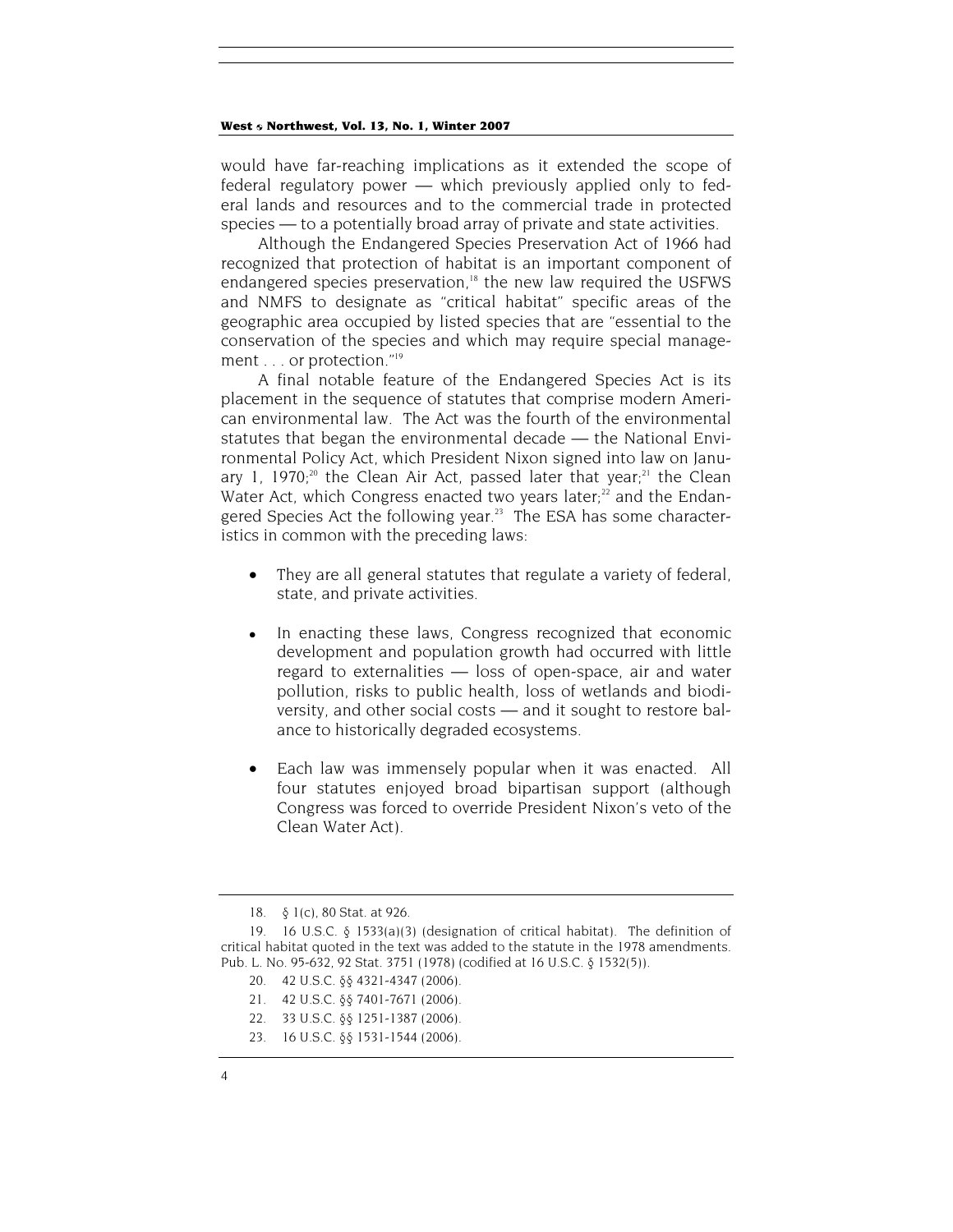- Congress acted to encourage public participation in the administration and enforcement of these laws by including citizen suit provisions in the Clean Air Act, the Clean Water Act, and the Endangered Species Act.
- Finally, in these three statutes, Congress established complex regulatory regimes that delegate many important policy decisions to federal administrative agencies: Which pollutants to regulate? What species qualify for protection? How best to protect public health? With what margin of safety? And how to proceed in the face of scientific uncertainties and disagreement over policy choices? These are all questions left to the expertise of agencies such as the Environmental Protection Agency (EPA), the Fish and Wildlife Service, and NMFS.

Yet, in other respects, the Endangered Species Act stands in dramatic contrast to its predecessors, and the similarities among the statutes potentially mask one essential difference: Unlike the other major federal environmental laws, the Endangered Species Act is not an accomodationist statute. It does not call for a balancing of the competing interests. It generally does not allow for consideration of the economic costs of regulation to protect endangered and threatened species. And, most importantly, the Act makes *all* of its regulatory actions — from species listing and designation of critical habitat to consultation and the formulation and implementation of recovery plans, reasonable and prudent alternatives, and habitat conservation plans — subordinate to Congress's paramount directive to ensure the continued survival of every plant and animal species (wherever in the world they may be located) that are currently in jeopardy of extinction.

# **Four Lessons From History**

The circumstances surrounding the enactment of the Endangered Species Act largely explain the contemporary controversy over the statute, and it did not take long for the radical changes in federal policy mandated by the Act to become the focus of intense political and popular attention. Four examples (one from each of the last four decades) are illustrative:

# **1. The "Two Inch Terror"**

This was former Senator Howard Baker's name for his political nemesis, the Tennessee Snail Darter.<sup>24</sup> The controversy over this tiny

<sup>24. 124</sup> Cong. Rec. 23, 867, 96th Cong., 1st Sess. (Sep. 10, 1979).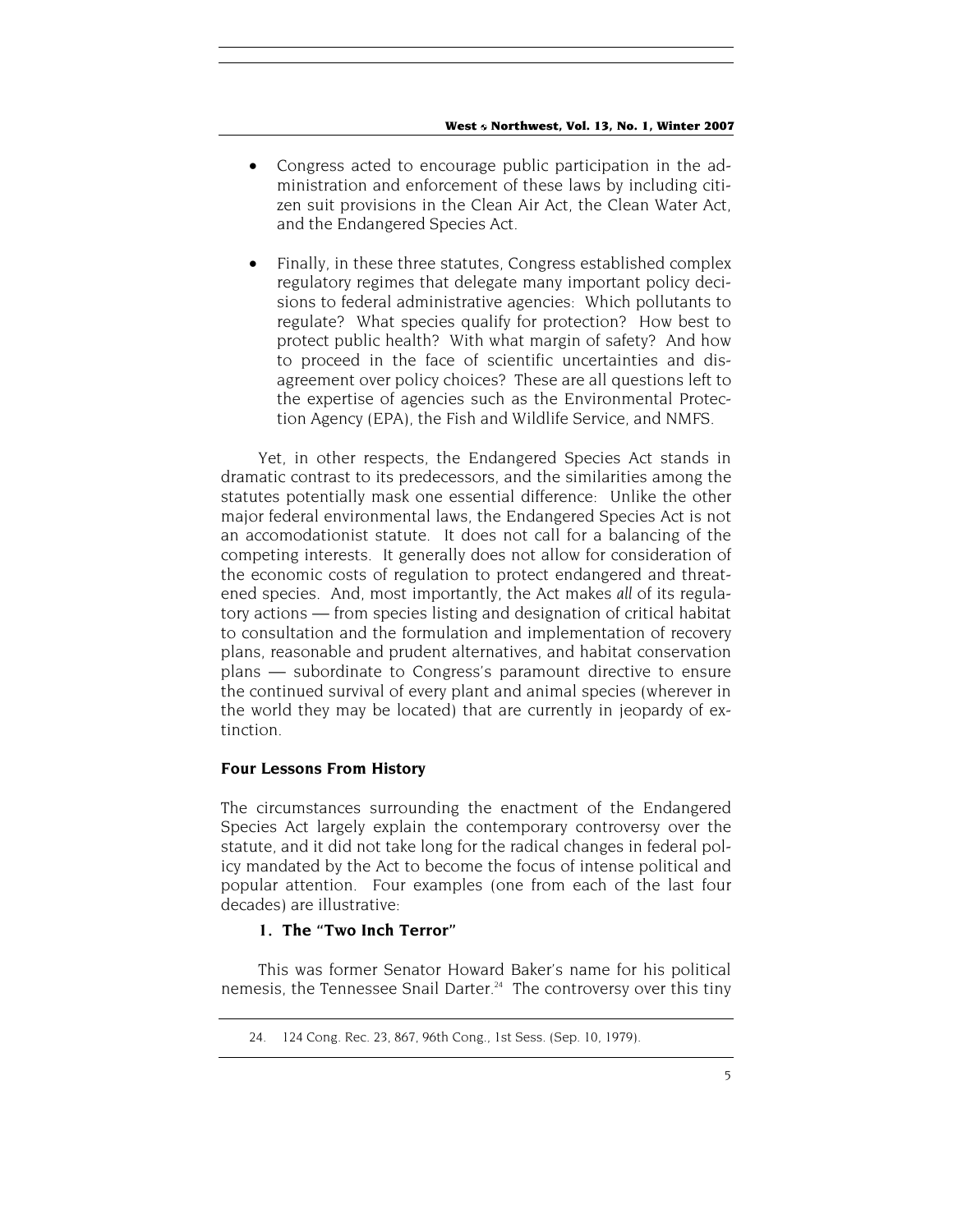and obscure fish — especially the Supreme Court's 1978 decision in *Tennessee Valley Authority v. Hill*,<sup>25</sup> which held that the preservation of the species takes precedence over completion a dam separately authorized by Congress and months short of completion — revealed several features of the Endangered Species Act that were shrouded by the ease and swiftness of its enactment.

First, the Court confirmed that Congress meant what it said in section 7: all federal agencies shall ensure the protection and preservation of endangered species and their critical habitat, regardless of cost or conflict with other important federal programs. In the words of Chief Justice Warren Burger:

Concededly, this view of the Act will produce results requiring the sacrifice of the anticipated benefits of the project and of many millions of dollars in public funds. But examination of the language, history, and structure of the legislation under review here indicates beyond doubt that Congress intended endangered species to be afforded the highest of priorities.<sup>26</sup>

The administrative philosophy embodied in this holding (which is correct as a matter of statutory interpretation) is a far cry from both the technology-based, cost conscious way in which we seek to protect air and water quality<sup>27</sup> and the multiple use-sustained yield management policies we employ in our national forests and other public  $lands.<sup>28</sup>$ 

Second, TVA v. Hill demonstrated the consequences of the nondiscretionary directives of the Endangered Species Act and the power of its citizen suit authorization. Once the snail darter was discovered in the Little Tennessee River in the vicinity of Tellico Dam, and the USFWS concluded (at least at the time) that it was the only known population of the species, all other significant decisions followed as a matter of law — listing, designation and protection of critical habitat, consultation, and protection through whatever means would be necessary to preserve the species. And these results could be achieved by judicial order at the behest of any citizen (at least any

<sup>25</sup>*. Tennessee Valley Authority v. Hill,* 437 U.S. 153 (1978) ("*TVA v. Hill*").

<sup>26</sup>*. Id.* at 174 (footnote omitted).

<sup>27</sup>*. See, e.g.,* 42 U.S.C. § 7411 (air pollution emissions standards for new sources); 33 U.S.C. § 1314(b) (effluent standards for existing point sources of water pollution).

<sup>28</sup>*. See, e.g.,* Multiple Use, Sustained Yield Act of 1960, 16 U.S.C. §§ 528-531 (2006); Federal Land Policy and Management Act of 1976, 43 U.S.C. § 1712(c) (2006).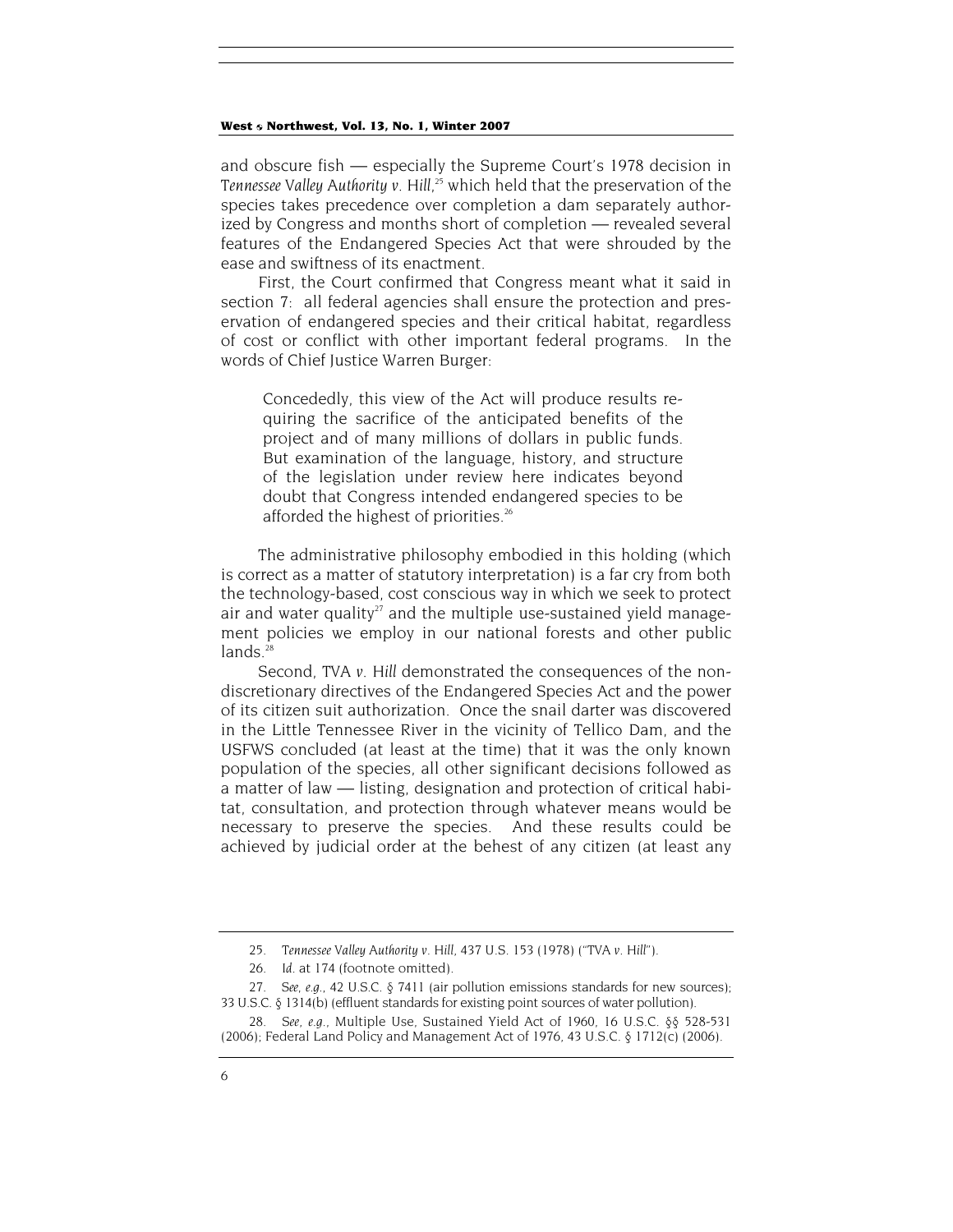citizen with a personal interest and stake in the controversy), despite the contrary judgment of the United States Government.<sup>29</sup>

Third, although the congressional debates were dappled with references to the Bald Eagle, the Whooping Crane, the American Crocodile, and other great creatures that captured the public's imagination and sense of stewardship, the Act equally protects the lesser and less known species as well.<sup>30</sup> As Justice John Paul Stevens asked at oral argument, in response to Attorney General Griffin Bell's disparagement of the claim that a two-inch long fish should imperil a multi-million dollar flood control and rural electrification project, "Does the Government take the position that some endangered species are entitled to more protection than others?"<sup>31</sup> The Supreme Court's answer (again, correctly interpreting the will of Congress) was a categorical "no."

Fourth, the litigation was the first use of the statute for the ulterior and principal purpose of blocking development that opponents were unable to defeat through the political process. A University of Tennessee ichthyologist discovered the snail darter in the section of the Little Tennessee River that would be flooded by Tellico Dam; a UT law student recognized the legal significance of this discovery; and the student and his environmental law professor were able both to force the listing of the species and to use the consequent consultation requirements of the statute to stymie a project that they viewed as an environmentally destructive boondoggle for residential and commercial developers.32 This disingenuous approach to endangered species protection probably reached its apex when Andy Stahl of the Sierra Club Legal Defense Fund told a group of environmental activists in 1988:

[T]he northern spotted owl is the wildlife species of choice to act as a surrogate for old-growth protection . . . and I've often thought that thank goodness the spotted owl evolved in the Northwest, for if it hadn't, we'd have to genetically engineer it. . . . [I]t uses a lot of old growth. That's convenient, because we can use it to protect a lot of old growth.<sup>33</sup>

<sup>29.</sup> For a engaging description of the Snail Darter controversy, see CHARLES C. MANN & MARK L. PLUMMER, NOAH'S CHOICE: THE FUTURE OF ENDANGERED SPECIES 147-75 (1995).

<sup>30.</sup> The Act defines "species" as including "any subspecies of fish or wildlife or plants, and any distinct population segment of any species of vertebrate fish or wildlife which interbreeds when mature." 16 U.S.C. § 1532(16).

<sup>31</sup>*. See* MANN & PLUMMER, *supra* note 29, at 147.

<sup>32</sup>*. See* MANN & PLUMMER, *supra* note 29 at 164-69.

<sup>33</sup>*. See* WILLIAM DIETRICH, THE FINAL FOREST: THE BATTLE FOR THE LAST GREAT TREES OF THE PACIFIC NORTHWEST 85 (1992).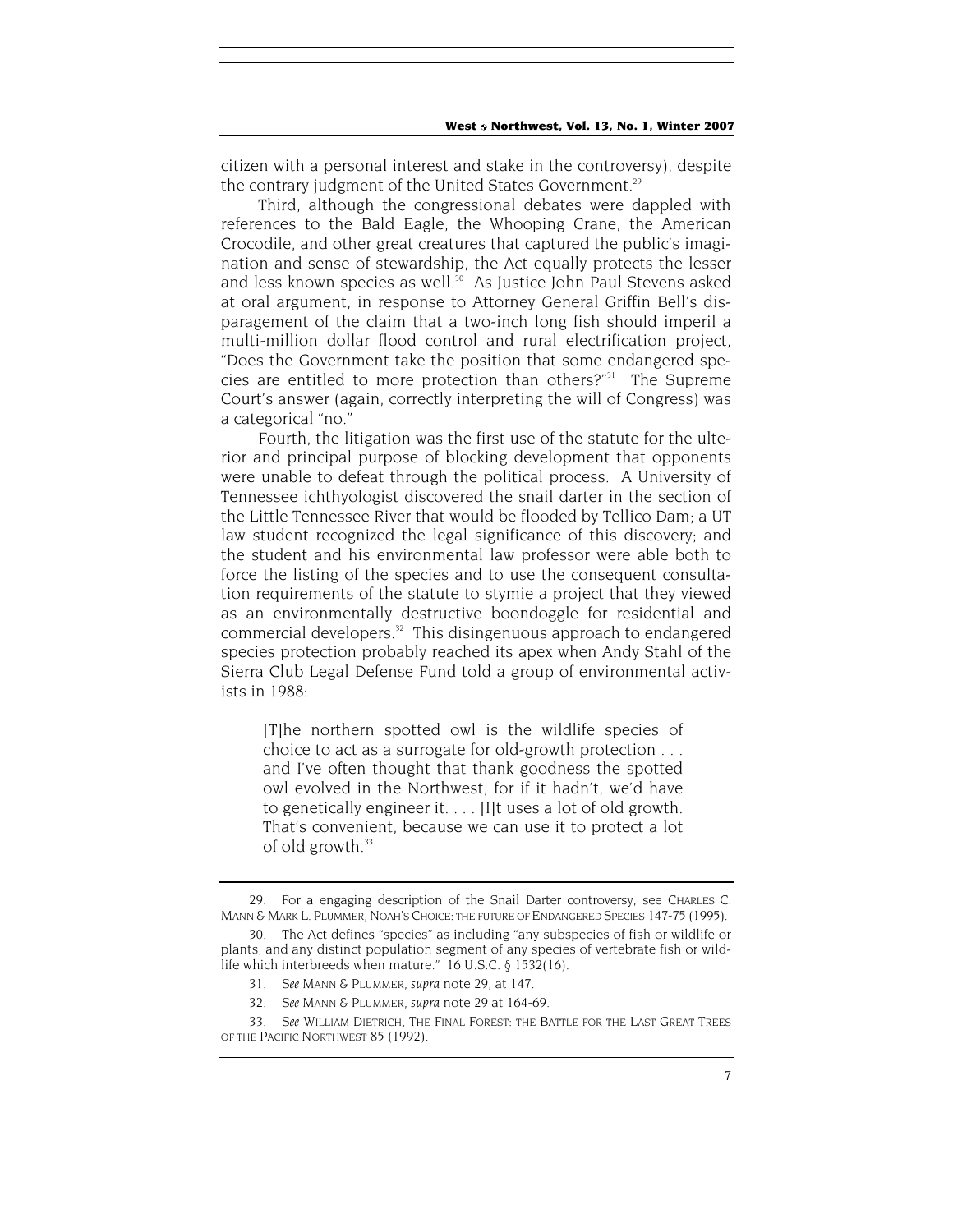Finally, *TVA v. Hill* showed what everyone involved in species conservation should have recognized from the beginning — the decision whether to protect or to sacrifice an endangered species is fundamentally a policy (that is to say "political") choice, rather than a scientific or legal judgment. For Congress had the final word — two words, actually — on the Snail Darter controversy. In an effort to resolve the controversy and to avoid similar debacles in the future, Congress amended the statute to create an exemption to the strict prohibitions of section 7. An Endangered Species Committee (or "God Squad") now has the power to allow federal projects or federally authorized activities to go forward despite the judgment of the USFWS and NMFS that the action is likely to cause the extinction of a protected species.<sup>34</sup> And when the God Squad refused to grant such an exemption for Tellico Dam, Congress approved an appropriations bill that contained a rider that ordered the dam to be completed "notwithstanding any other law."35

Congress has exercised this supervenient power on occasion throughout the history of the Act. The most prominent examples are the series of "Salvage Timber Riders" that have authorized timber harvesting in Northern Spotted Owl and Marbled Murrelet habitat<sup>36</sup> and Congress's 2003 decision to mandate continuance of full water deliveries, despite threats to the Rio Grande Silvery Minnow, by prohibiting the Secretary of the Interior from using any funds appropriated for the fiscal year to "restrict, reduce or reallocate any water stored in Heron Reservoir or delivered pursuant to San Juan-Chama Project contracts . . . to meet the requirements of the Endangered Species Act."<sup>37</sup>

Of more importance, though, was Congress's reappraisal of the philosophy of the Endangered Species Act itself. As Senator Jake Garn observed during the debates on the 1978 amendments:

36*. See Robertson v. Seattle Audubon Society*, 503 U.S. 429 (1992). For a review and spirited defense of Congress' practice of changing natural resources policy through the rider process, *see* Jason M. Patlis, *The Endangered Species Act: Thirty Years of Politics, Money, and Science: Riders on the Storm, or Navigating the Crosswinds of Appropriations and Administration of the Endangered Species Act: A Play in Five Acts*, 16 TUL. ENVTL. L.J. 257 (2003).

<sup>34. 16</sup> U.S.C. § 1536(e)-(o).

<sup>35. 96</sup> Pub. L. No. 69, 93 Stat. 437, 449-50 (1979). The story of the Snail Darter has a happy ending, however. The year after the floodgates at Tellico Dam were closed, David Etiner (the biologist who had first identified the Snail Darter in the Little Tennessee River) discovered multiple populations of the species in other tributaries to the Tennessee River. The Fish and Wildlife Service subsequently delisted the Snail Darter. *See* MANN & PLUMMER, *supra* note 29, at 173.

<sup>37.</sup> Energy and Water Development Appropriations Act of 2004, Pub. L. No 108-137 § 208(a), 117 Stat. 1827 (2003); *see also Rio Grande Silvery Minnow v. Keys*, 333 F.3d 1109 (2003).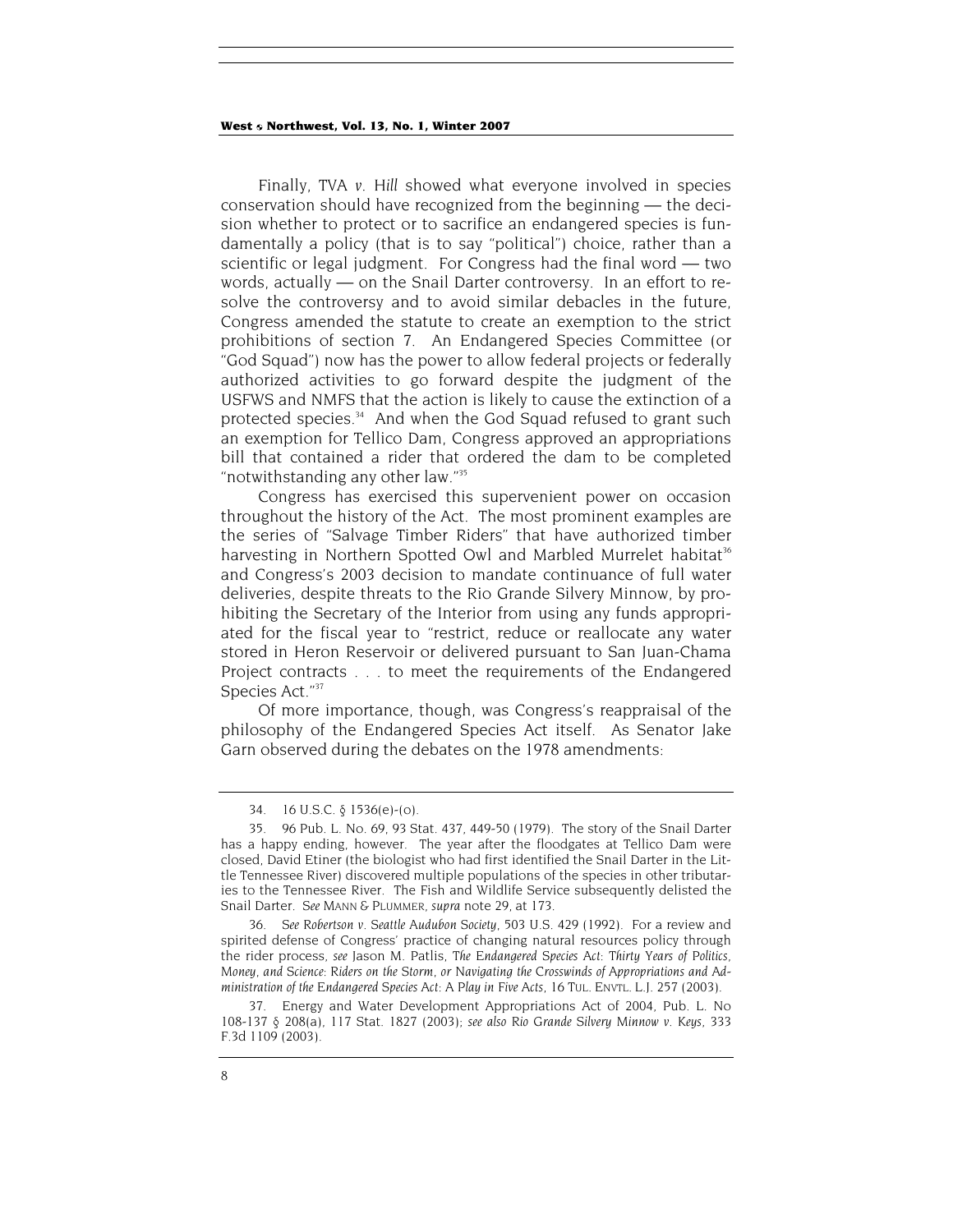As a society, and as a Congress, we have competing responsibilities. Beyond the need to protect the environment, we are also responsible for the provision and preservation of aspects of our society which are judged desirable by the American people. These include food and water, electricity and other forms of power, and the materials we use to make everything from hospital beds to golden spittoons for Las Vegas casinos. Some of the uses to which we put our physical wealth are honorable and noble; others are certainly not that useful. But, as a society, we must negotiate among them, rather than have the Government follow only one value, no matter how important.<sup>38</sup>

Thus, in the aftermath of *TVA v. Hill,* Congress finally took a close look at the statute it had so blithely enacted five years before.

# **2. Mission Blues and "Hapless Toads": A Tale of Two Species**

In 1975, the Fish and Wildlife Service promulgated a rule that interpreted the prohibition against the "taking" of endangered species set forth in section 9 of the Act<sup>39</sup> to include types of destruction or alteration of critical habitat. The rule specifically defines the word "harm" as it appears in the definition of "take" to mean "an act which actually kills or injures wildlife. Such act may include significant habitat modification or degradation where it actually kills or injures wildlife by significantly impairing essential behavioral patterns, including breeding, feeding, or sheltering."40

Although the Endangered Species Act (like its immediate predecessors) expressly recognizes that habitat protection is essential to the task of species conservation, this interpretation significantly expanded the USFWS's jurisdiction because it extended some of the statutory protections afforded "critical habitat" in the section 7 consultation to the Service's regulation of "takings" of endangered species under section  $9<sup>41</sup>$  The effect of the rule is to apply the take

<sup>38. 123</sup> Cong. Rec. 21, 572-73, 95th Cong., 2d Sess. (July 19, 1978).

<sup>39.</sup> Section 9(a)(1) prohibits, *inter alia,* the taking of any endangered species without a permit issued under section 10 of the Act. 16 U.S.C.  $\&$  1538(a)(1) (2006). The statute defines "take" as meaning "to harass, harm, pursue, hunt, shoot, wound, kill, trap, capture, or collect, or to attempt to engage in any such conduct." *Id.* § 1532(19).

<sup>40. 50</sup> C.F.R. § 17.3 (1994).

<sup>41.</sup> Section 7(a)(2) requires each federal agency to consult with the USFWS or NMFS to ensure that "any action authorized, funded, or carried out by such agency . . .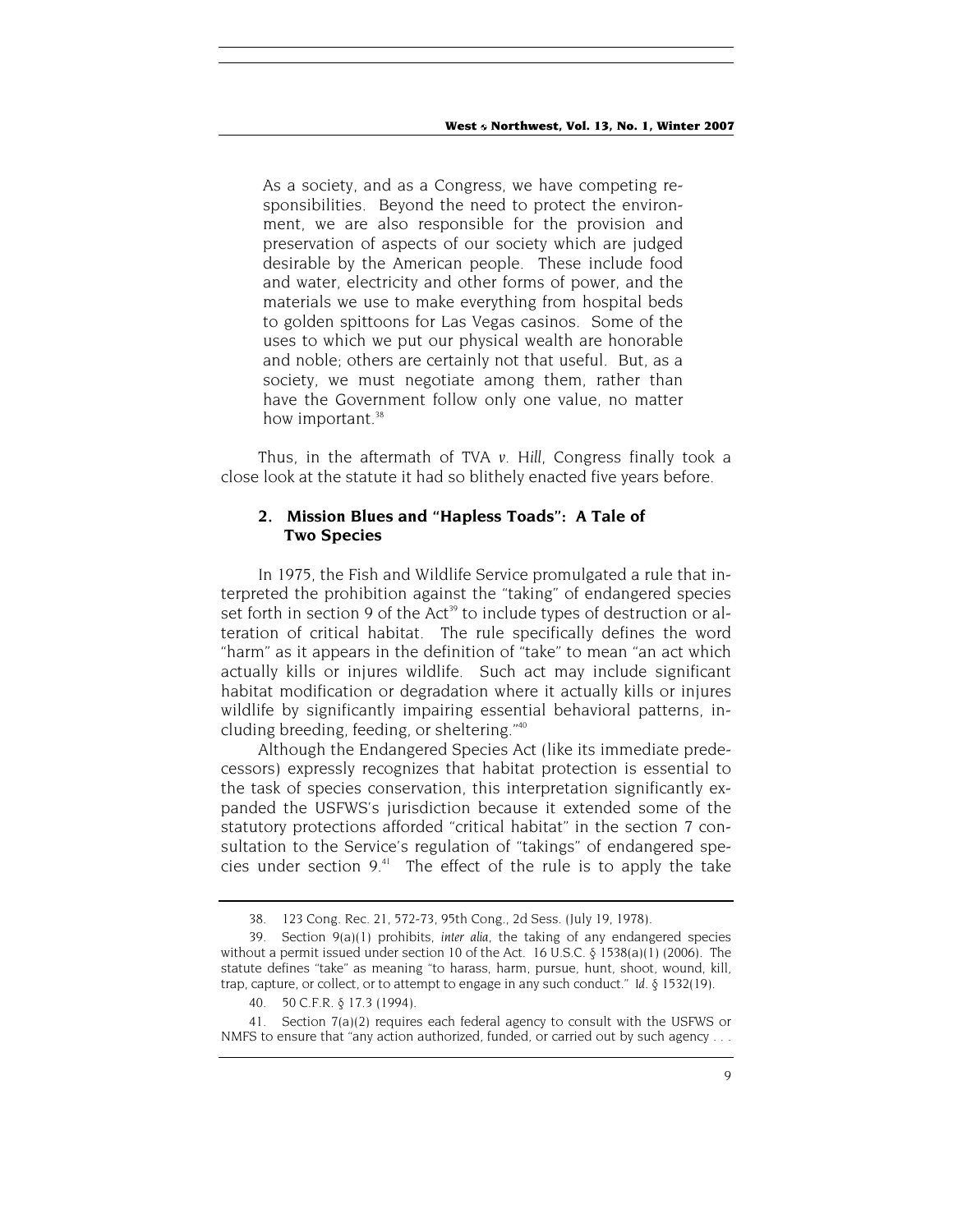prohibition to the use and alteration of habitat (on state and private lands) that is essential to the survival of listed species and to other activities, such as the exercise of state-created water rights that are not covered by the section 7 consultation requirements.

The Supreme Court upheld the "harm" regulation in 1995 in its second famous ESA decision, *Sweet Home Chapter of Communities for a Greater Oregon v. Babbitt.*42 The case was brought by landowners, loggers, and other individuals in rural communities in the Pacific Northwest and the Southwest who were concerned that the protection of Northern Spotted Owl and Red Cockaded Woodpecker habitat would limit their ability to cut timber on private and state lands. As Justice Stevens explained in his opinion for the Court:

[T]he broad purpose of the ESA supports the Secretary's decision to extend protection against activities that cause the precise harms Congress enacted the statute to avoid. Whereas predecessor statutes enacted in 1966 and 1969 had not contained any sweeping prohibition against the taking of endangered species except on federal lands, the 1973 Act applied to all land in the United States and to the Nation's territorial seas. As stated in § 2 of the Act, among its central purposes is "to provide a means whereby the ecosystems upon which endangered species and threatened species depend may be conserved  $\ldots$  . . . . . 43

The extension of the take prohibition to habitat located on private lands and to the use of resources traditionally left to state regulation has produced two types of responses over the past thirty years. The first is creative and constructive, as exemplified by the "habitat conservation plan" ("HCP") forged in 1982 to protect the habitat of

- 42*. Sweet Home*, 515 U.S. 687 (1995).
- 43*. Id.* at 698 (citation omitted).

is not likely to jeopardize the continued existence of any endangered species or threatened species or result in the destruction or adverse modification of [critical] habitat." 16 U.S.C. § 1536(a)(2). In contrast, the section 9 rule prohibits *significant* habitat modification or degradation that *actually* kills or injures wildlife. 50 C.F.R. § 17.3 (1994). In addition, section 7 applies both to endangered species and threatened species; while section 9 by its own terms prohibits only the taking of endangered species. By regulation pursuant to section 4(d) of the Act, however, the USFWS has generally extended the take protections of section 9 to all threatened species of wildlife. 50 C.F.R. § 17.31(a); *cf. id.* §§ 17.40-17.48 (special rules for the taking of selected individual species of wildlife). The U.S. Court of Appeals for the D.C. Circuit upheld the USFWS's decision generally to prohibit the taking of threatened species in *Sweet Home Chapter of Communities for a Greater Oregon v. Babbitt*, 1 F.3d 1, 5-8 (D.C. Cir. 1993), *rev'd on other grounds on rehearing,* 17 F.3d 1463 (D.C. Cir. 1994), *rev'd on other grounds,* 515 U.S. 687 (1995).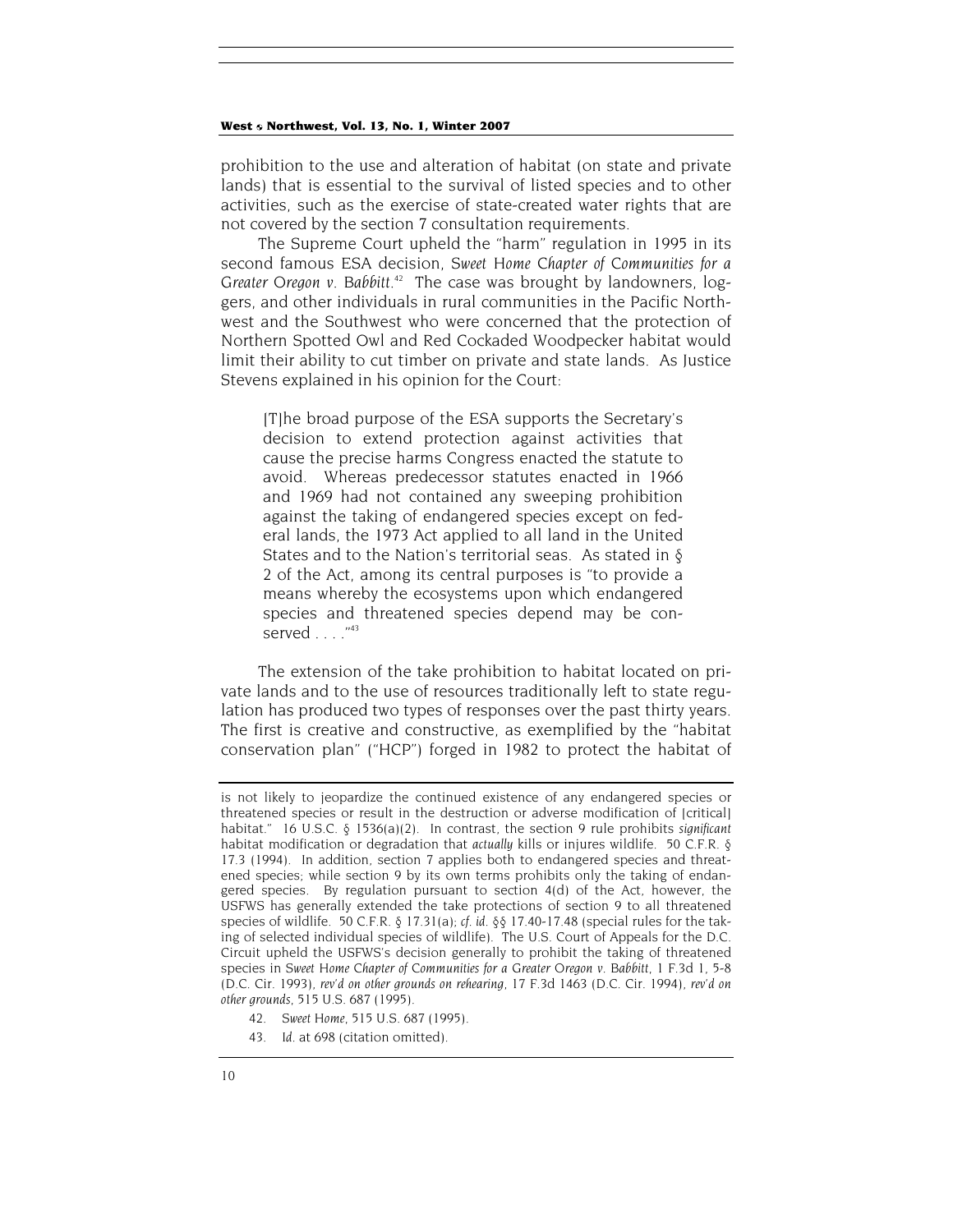the Mission Blue and Callippe Silverspot Butterfly on San Bruno Mountain while accommodating the landowner's desire to develop its property for residential purposes. This HCP, the first of its kind, set aside and protected a core area of the lupine, thistle, and coastal buckwheat that are the butterflies' source of food and critical habitat. While it authorized construction of homes and streets on a portion of the mountain adjacent to the protected area (including 14 percent of the butterflies' existing habitat), it also limited the size and location of the development, restricted the use of certain pesticides and herbicides within the subdivision, prohibited the planting of potentially invasive exotic species, and established a number of other conditions on construction and use of the homes to protect the butterflies' "crucial habitat" from erosion, pollution, and other encroachment by residents and visitors.44

The Mission Blue HCP was a profoundly influential event in the history of the Endangered Species Act in two respects. It moved Congress to amend the Act in 1982 to allow the USFWS and NMFS to grant "incidental take permits" — permits that authorize the taking of individual members of a protected species as unavoidable incidents to "otherwise lawful activities" subject to regulation under the statute, such as development in areas of critical habitat. The 1982 amendments also codified the accommodation strategy created in the San Bruno Mountain case, by making incidental take permits subject to compliance with a "habitat conservation plan" approved by USFWS or NMFS. 45 As Michael Bean and Melanie Rowland have observed,

[The incidental take permit authority] seems to ease the Act's restrictions because it permits what previously was prohibited. In fact, however, this provision likely increased the Secretary's leverage over activities that incidentally take endangered species because it substituted a flexible regulatory authority for a threat of prosecution [for the taking of members of a protected species population] that few found credible.<sup>46</sup>

Indeed, the second great contribution of the Mission Blue HCP was its service as a model for exactly this type of flexible and constructive regulation of private activities that threaten to encroach on

<sup>44.</sup> SAN BRUNO MOUNTAIN HABITAT CONSERVATION PLAN STEERING COMM., SAN BRUNO MOUNTAIN AREA HABITAT CONSERVATION PLAN (1982).

<sup>45.</sup> The incidental take permitting authority and habitat conservation plan requirements are codified in section 10(a) of the Act. 16 U.S.C. § 1539(a).

<sup>46.</sup> BEAN & ROWLAND, *supra* note 13, at 234.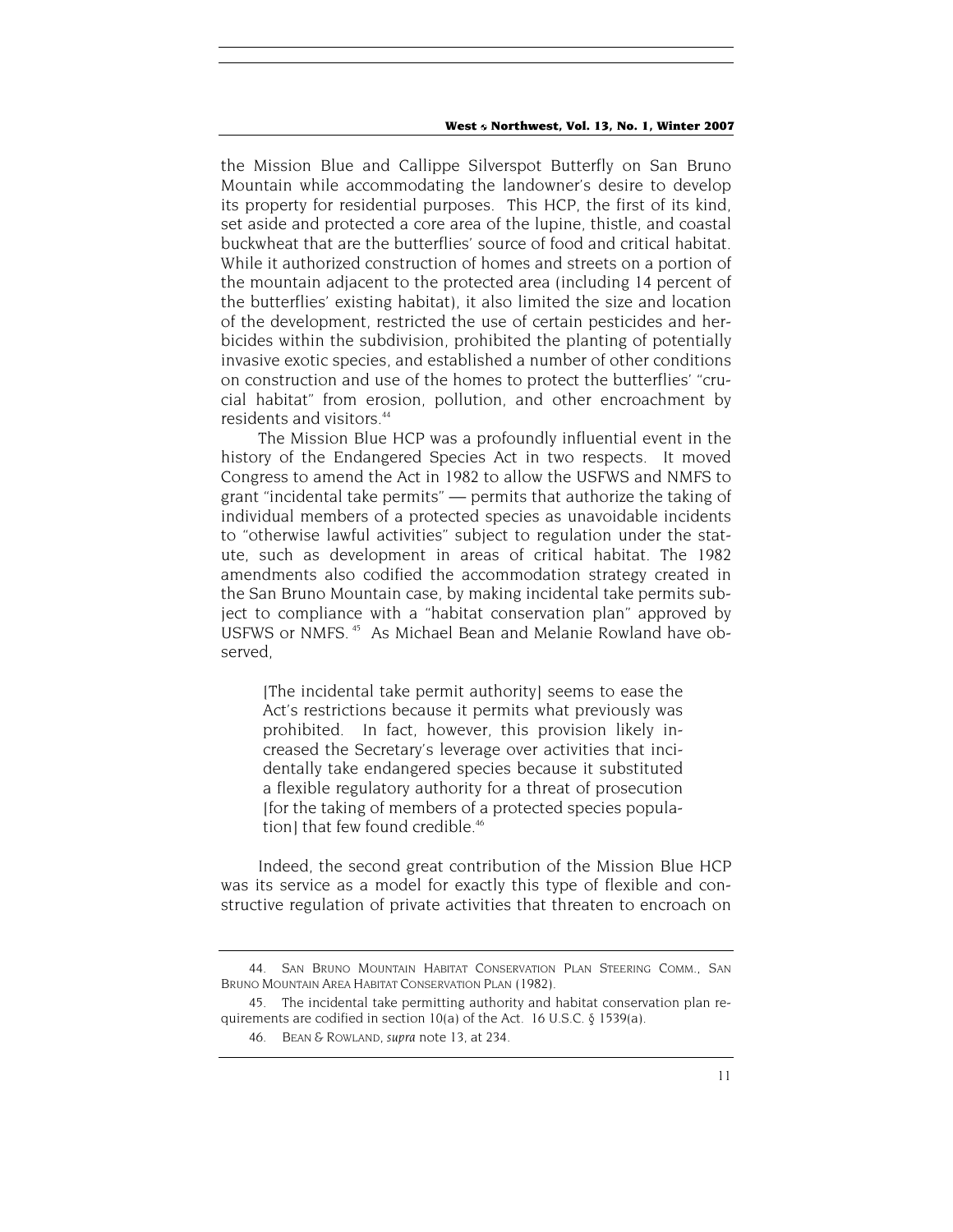critical habitat or otherwise interfere with federal efforts to protect and to recover endangered species. Based on the new authority created by the 1982 amendments, the Fish and Wildlife Service has negotiated a variety of HCPs, multi-species conservation programs, and other agreements that allow for the accommodation of economic development and resource use while also protecting listed species and their critical habitat. The most creative and successful of these endeavors have included the additional elements of integrated and adaptive resource management, coordinated implementation of the array of federal, state, and local laws that govern the land or resource in question, and protection of private property rights through "no surprises" guarantees or compensation agreements.<sup>47</sup>

There is a darker path that also followed, however, from the inclusion of habitat modification in the section 9 regulatory process. That path led to contentious litigation and political debates over the legality and fairness of extending the reach of the Endangered Species Act to private lands and to activities that traditionally have been governed by state and local laws, rather than by the federal government. The past 30 years have been marked by a series of lawsuits brought by farmers, ranchers, developers, water users, and other individuals whose property rights suddenly were limited by section 9 and the interpretative rule. Prominent examples include the *Palila* litigation involving wild sheep grazing on the Island of Hawaii;<sup>48</sup> Sweet *Home* and related Spotted Owl and Marbled Murrelet cases in the Pacific Northwest;<sup>49</sup> and lawsuits brought by developers contesting restrictions on construction to protect the California Gnatcatcher.<sup>50</sup> The USFWS's announcement earlier this year that it has designated 450,000 acres in the Sierra Nevada and along the California Coast as critical habitat for the Red-Legged Frog is likely to prompt similar litigation. $51$ 

Indeed, several of these cases not only claimed that the federal government overstepped its jurisdiction to regulate critical habitat on private lands; they also serve as poster children for the broader argument that the administration of the Endangered Species Act itself has gone seriously awry:

<sup>47</sup>*. See* U.S. FISH & WILDLIFE SERVICE, HABITAT CONSERVATION PLANS: THE QUIET REVOLUTION (1998) *available at* http://www.fws.gov/Endangered/hcp/Quiet/quietrev.html (last visited November 11, 2006); Eric Fisher, *Habitat Conservation Planning Under the Endangered Species Act: No Surprises and the Quest for Certainty,* 67 U. COLO. L. REV. 371 (1996).

<sup>48</sup>*. Palila v. Hawaii Dep't of Land & Natural Resources,* 852 F.2d 1106 (9th Cir. 1988).

<sup>49</sup>*. See, e.g., Marbled Murrelet v. Babbitt*, 83 F.3d 1060 (9th Cir. 1996).

<sup>50</sup>*. Endangered Species Comm. of the Bldg. Indust. Ass'n of Southern California v. Babbitt*, 852 F. Supp. 2d 32 (D.D.C. 1994).

<sup>51. 71</sup> Fed. Reg. 19244 (Apr. 13, 2006) (to be codified at 50 C.F.R. pt. 17).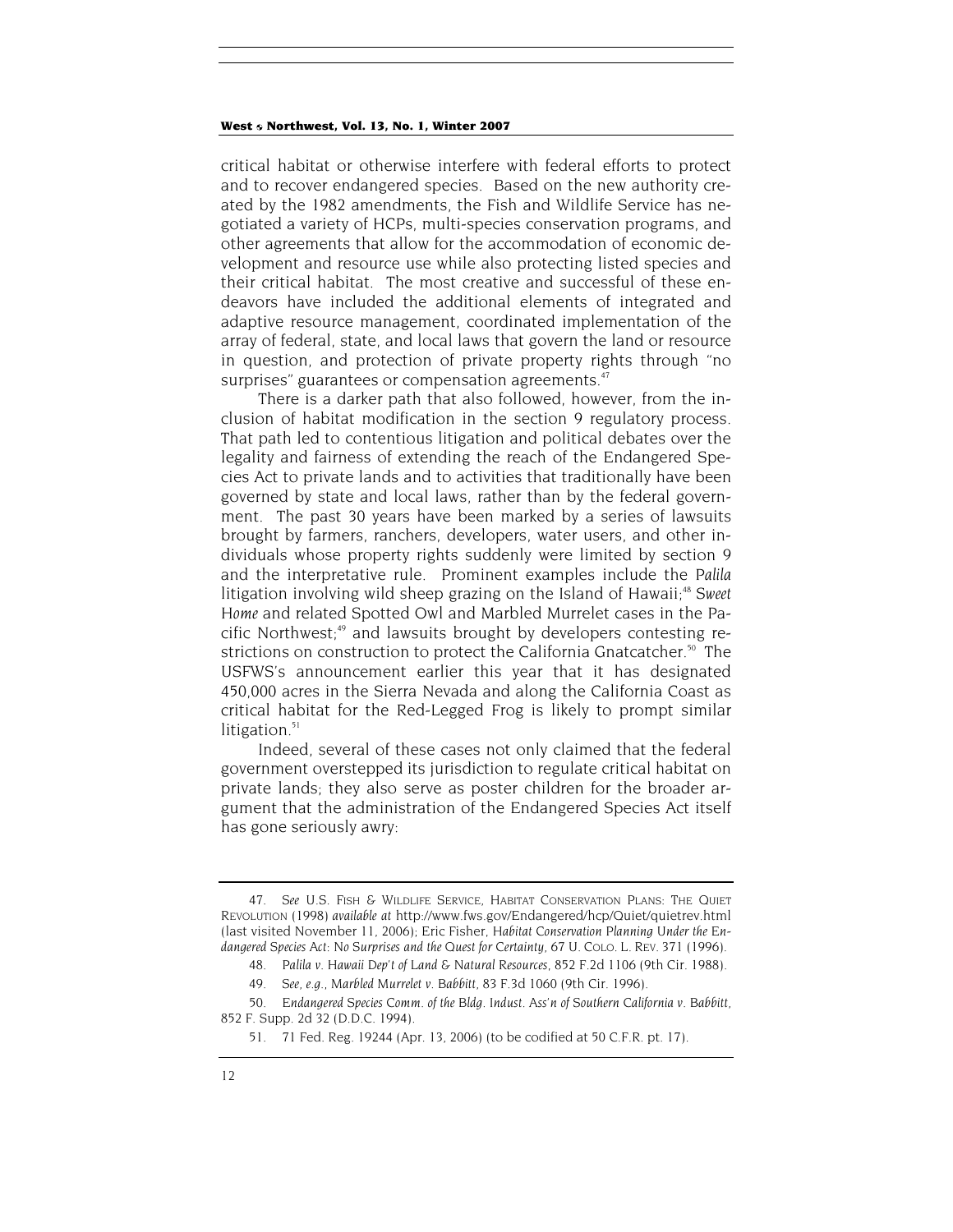- Construction of a county hospital and regional emergency medical center in San Bernardino County is halted to protect the habitat of the Deli Sands Flower-Loving Fly.<sup>52</sup>
- A commercial shopping center outside of Austin, Texas is blocked because the development site sits atop a limestone cave cluster that is home to six endangered species of beetles and arachnids $53$
- A residential real estate development in San Diego County is stymied because it would encroach on the habitat of the Arroyo Toad.<sup>54</sup>

Although the federal courts in all three cases rejected constitutional challenges to the Endangered Species Act, applications of the Act to regulate land use activities that traditionally have been the province of state and local laws have fostered the political argument that the critical habitat provisions of the statute must be curtailed. The "hapless toad" — to use John Roberts' sobriquet — even played a cameo role in our new Chief Justice's confirmation hearings.<sup>55</sup>

### **What Goes Around, Comes Around**

In December 1992, in the waning days of the first Bush Administration, the Interior Department settled a lawsuit filed by the Defenders of Wildlife and the Fund for Animals, which claimed that the USFWS had violated its nondiscretionary duty under section 4 of the Endangered Species Act to list species that qualified for protection under the statutory definition of "endangered" and "threatened." The settlement committed the Service to list 400 species (in addition to the 749 already on the endangered and threatened list) over the next four years and to study another 900 candidate species for protection.<sup>56</sup> The spokesman for the Department of the Interior, Steven Goldstein, acknowledged that the settlement left the incoming Clinton Administration with an enormous management challenge. "One thing is clear," he said, "[t]he Clinton Administration now will have to address the full force and effect of the Endangered Species Act. It

<sup>52</sup>*. National Home Builders Association v. Babbitt*, 130 F.3d 1041 (D.C. Cir. 1997).

<sup>53</sup>*. GDF Realty Investments v. Norton*, 326 F.3d 622 (5th Cir. 2003).

<sup>54</sup>*. Rancho Viejo LLC v. Norton*, 323 F.3d 1062 (D.C. Cir. 2003).

<sup>55</sup>*. See Rancho Viejo LLC v. Norton*, 334 F.3d 1158, 1160 (2003) (Roberts, J., dissenting from denial of rehearing *en banc*).

<sup>56</sup>*. See* Keith Schneider, *U.S. to Act Faster on Saving Species,* N.Y. TIMES, Dec. 16, 1992, at A1.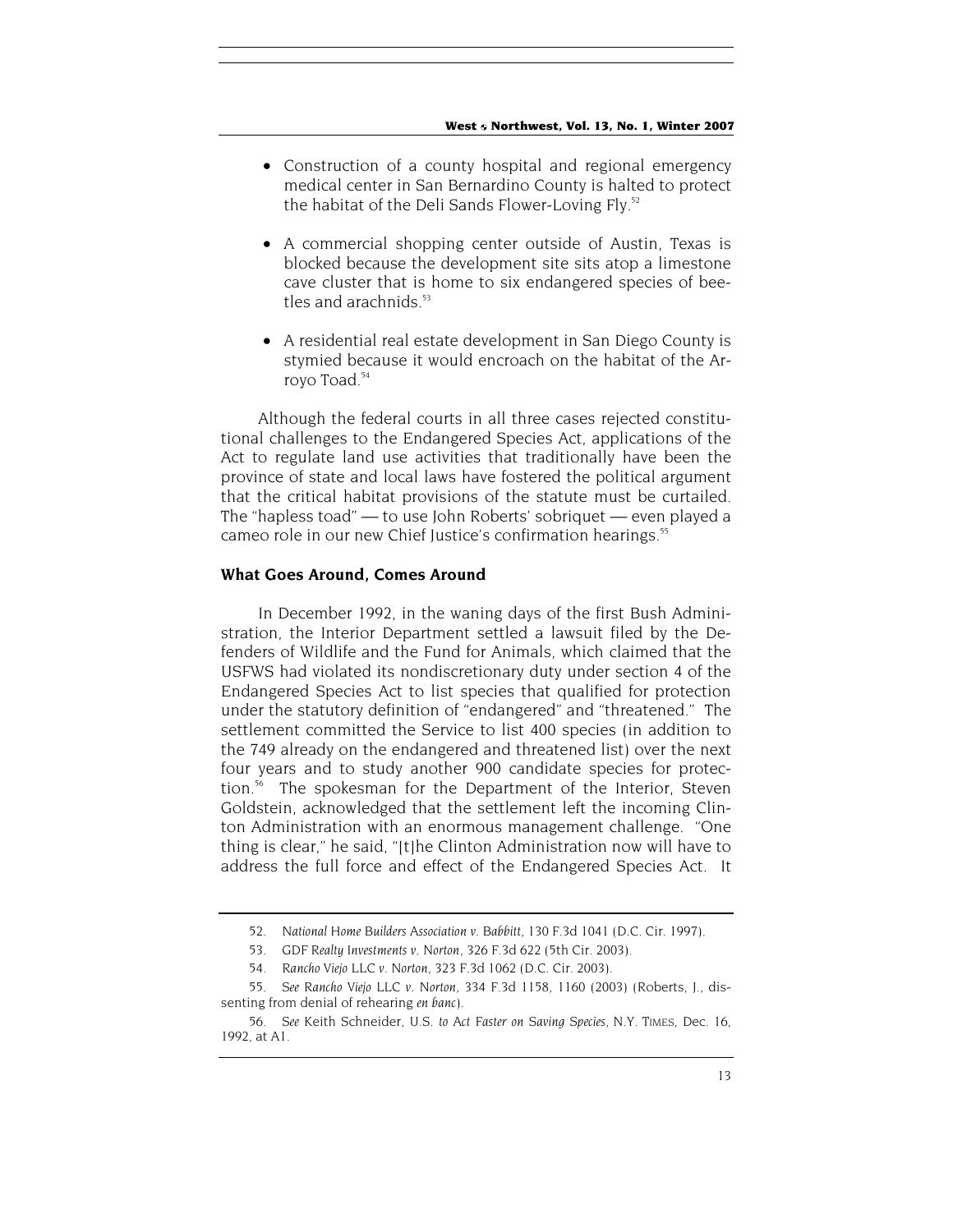will be interesting to see if the environmentalists are still their best friends in four years."57

They weren't. But that is too long of a story to explore here. Just about everyone agrees, though, that the 1992 listing settlement imposed a Sisyphean task on the Fish and Wildlife Service. First, it would be impossible to conduct the biological and commercial studies required to support the decision to list an average of 100 species per year in accordance with the statutory criteria (not to mention fulfilling the obligation to evaluate an additional 900 candidate species) by September 30, 1993.<sup>58</sup> Second, section 4 of the Act requires the Service to proceed by rulemaking, which increases both the time and cost of agency decisionmaking.<sup>59</sup> Third, for every species listed, the Act imposes an additional nondiscretionary duty to designate critical habitat concurrently with the listing of the species.<sup>60</sup> Fourth, except in exceptional cases, the Service must develop a recovery plan for every listing.<sup>61</sup> Fifth, each new species listed expands both the consultation obligations the USFWS and other federal agencies, $62$  and the listing of new species increases the number of incidental take permit/habitat conservation plan requests that the Service must evaluate and negotiate.<sup>63</sup>

The Clinton Administration's efforts to comply with the settlement were not aided by Congress's rescission of all funding for listing and designation of critical habitat during fiscal year 1995.<sup>64</sup> More generally, Secretary of the Interior Bruce Babbitt repeatedly expressed the view that the obligations imposed by the 1992 listing settlement and by the concomitant duty to designate critical habitat were "cannibalizing" the funds needed for the Clinton Administration's efforts to construct comprehensive species management plans and negotiated regional settlements of endangered species controversies.<sup>65</sup>

In one of history's ironies, shortly after taking office the current Bush Administration asked Congress to impose a moratorium on its obligation to list species for protection. According to Stephanie

- 62*. See id.* § 1536(a)(2).
- 63*. Id.* § 1539(a).

65*. See* Jennifer Lee, *Money Gone, U.S. Suspends Designations of Habitats,* N.Y. TIMES, May 29, 2003, at A6.

<sup>57</sup>*. Id.*

<sup>58</sup>*. See* 16 U.S.C. § 1533(b)(1).

<sup>59</sup>*. Id.* § 1533(a)(1).

<sup>60</sup>*. Id.* § 1533(a)(3)(A).

<sup>61</sup>*. Id.* § 1533(f)(1).

<sup>64.</sup> Pub. L. No. 104-06, 109 Stat. 73, 86 (1995). The U.S. Court of Appeals for the Ninth Circuit upheld the rescission of funds *in Environmental Defense Center v. Babbitt*, 73 F.3d 867 (9th Cir. 1995).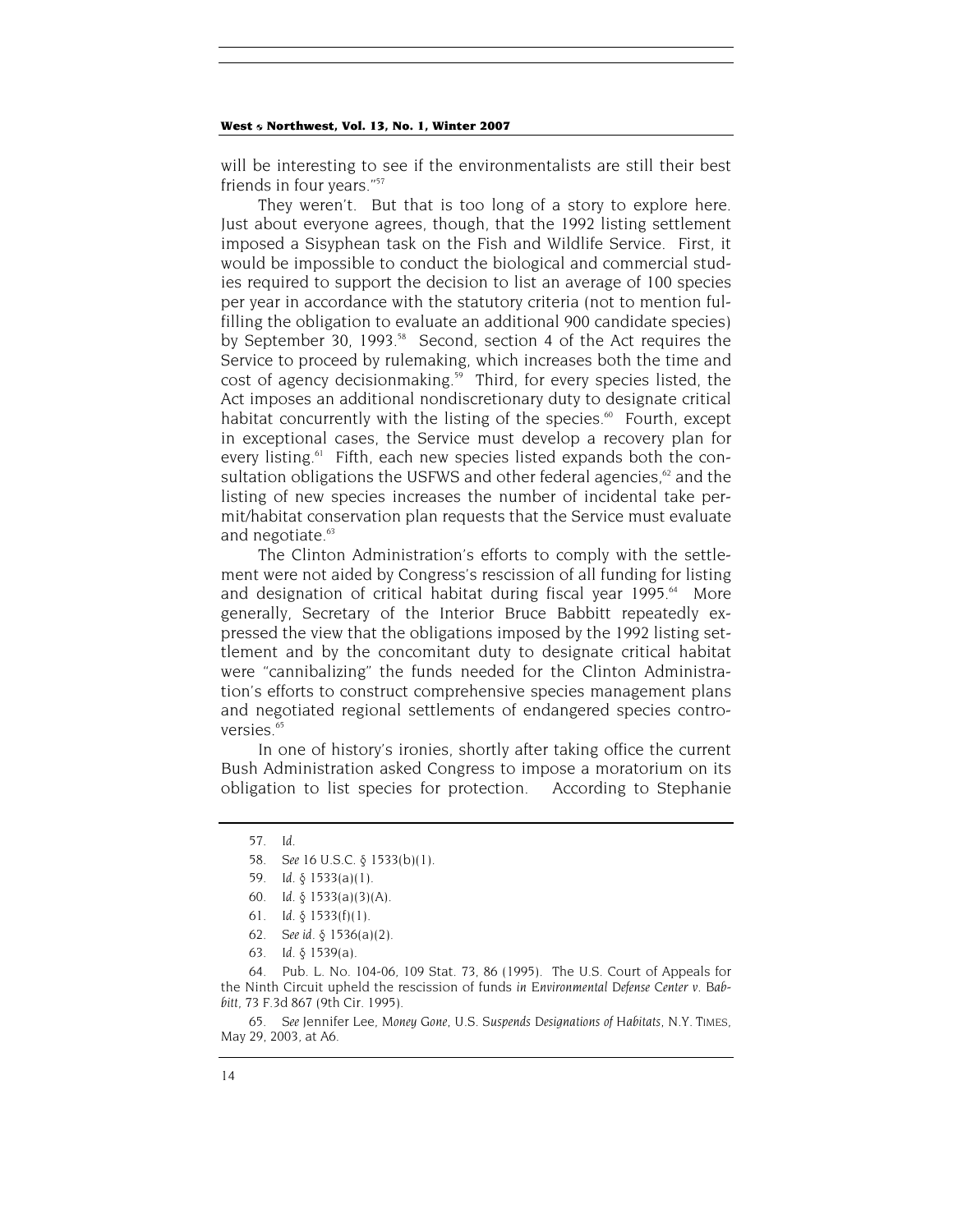Hanna, spokeswoman for the Interior Department, "We want a chance to establish our own priorities, instead of just waiting for another court order to roll across the transom."<sup>66</sup> In any event, the experience of the past three presidential administrations suggests that there is bipartisan sentiment that the mandatory duties imposed by section 4 of the Act to list species and to designate critical habitat skew the administration of the endangered species conservation program away from the crisis spots and opportunities for creative solutions by continually adding new species that, with limited resources, must be evaluated and protected.

# **"Takings" and Takings**

The Endangered Species Act also has been controversial because it frequently limits the exercise of private property rights and on occasion requires a fundamental change in long-standing land use or resource allocation practices. Farmers who cannot plow fields that are Fairy Shrimp or Elderberry Bark Beetle habitat, ranchers who must build fences to keep their livestock out of streams inhabited by the Lahontan Cutthroat Trout, and developers who must scale back their plans to exclude San Francisco Garter Snake habitat have all complained that they are unfairly asked to bear the costs of a statute that was enacted to protect the national interest in the preservation of endangered and threatened species.

Although there have been surprisingly few cases to date challenging the application of the Act as an unconstitutional taking of private property, three western water cases have focused national attention on the conflict between species conservation and private property rights. Water users in California's San Joaquin Valley have sued the United States, claiming that the biological opinions for the coordinated operation of the Central Valley Project ("CVP") and the State Water Project ("SWP") breached their contract rights by reallocating water from consumptive uses to the protection of the Sacramento River Winter Run Chinook Salmon and the Delta Smelt.<sup>67</sup> These hybrid water shortages — the result of drought and ESA mandates — caused partial reductions in water service. Ironically, the SWP users, who lost only about 10 percent of their normal water service for two years, won their case and received \$28 million in dam-

<sup>66</sup>*. See* Douglas Jehl, *Moratorium Asked on Suits that Seek to Protect Species,* N.Y. TIMES, Apr. 12, 2001, at A1.

<sup>67</sup>*. See, e.g., O'Neill v. United States,* 50 F.3d 677 (9th Cir. 1995); *Stockton East Water Dist. v. United States,* 70 Fed. Cl. 515 (2006); *Tulare Lake Basin Water Storage Dist. v. United States*, 49 Fed. Cl. 313 (2001).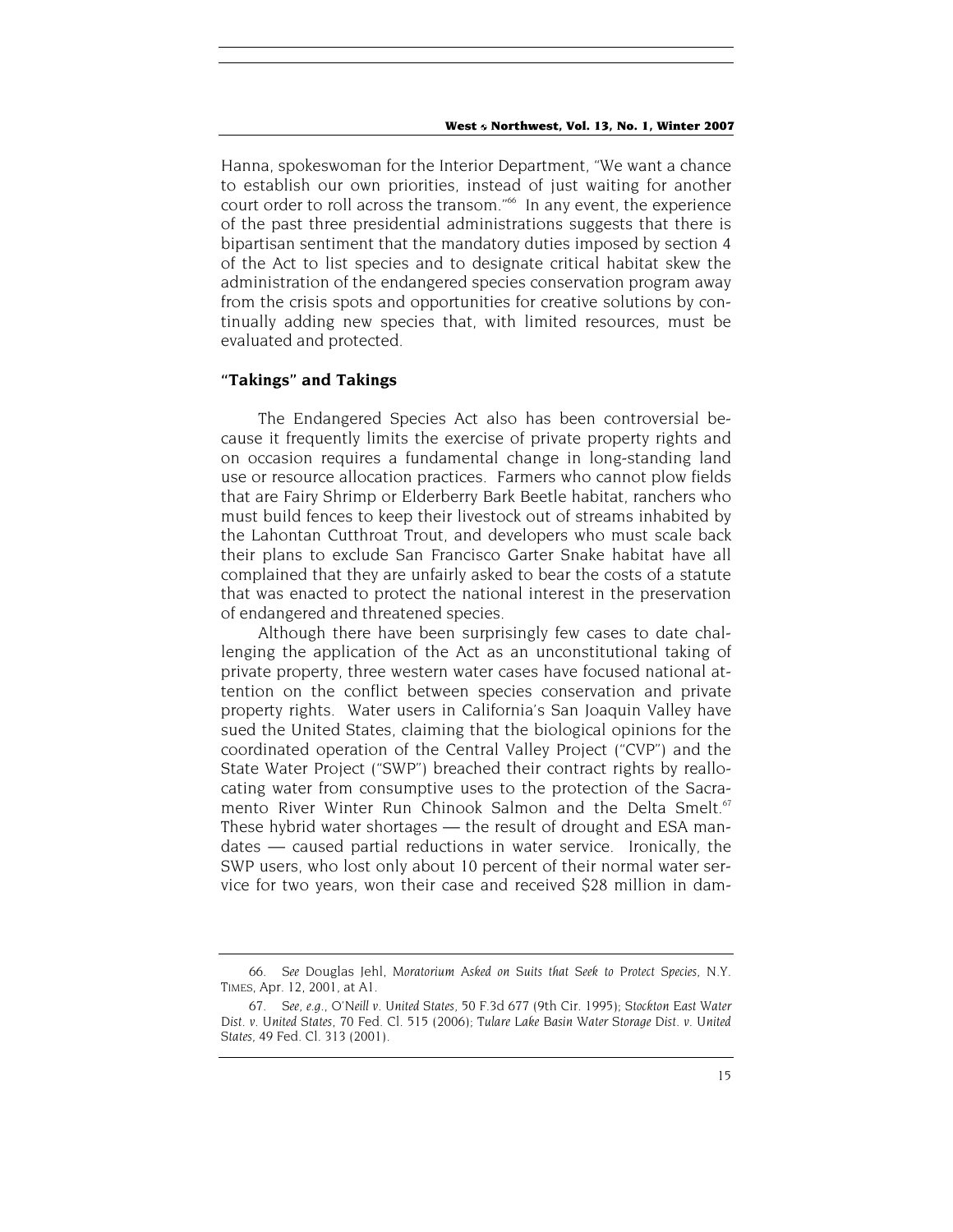ages and interest for the taking of their property rights.<sup>68</sup> In contrast, the CVP users, who incurred a 50 percent shortfall in 1993 and have suffered lesser shortages in most years since, thus far have been denied compensation based on the federal courts' interpretation of their water service contracts with the United States.<sup>69</sup>

The focal point of the property rights movement's attack on the Endangered Species Act, however, has been in the Klamath Basin. In 2001, most farmers in the basin received *no* water from the Klamath Irrigation Project, because the biological opinion governing project operations required the Bureau of Reclamation to leave water in project reservoirs for the benefit of the Short-Nosed and Lost River Suckers. The following year, the Bureau provided full water deliveries, but 40,000 to 70,000 Chinook Salmon washed up dead on the banks of the Klamath River because of low flows and high water temperatures in the river.<sup>70</sup> A federal court has so far rejected the farmers' \$1 billion takings and breach of contract claims.<sup>71</sup> Since 2001, however, the Klamath tragedy has stood as a symbol of the tensions the Act creates between endangered species conservation and private property rights.

# **Contemporary Criticisms**

On basis of this history, contemporary critics of the Endangered Species Act argue that the statute is flawed and must be overhauled. The strongest manifestation of these criticisms was H.R. 3824, $<sup>72</sup>$  the</sup> "Threatened and Endangered Species Recovery Act of 2005," which passed the House of Representatives in September 2005 by a vote of 229 to 193.<sup>73</sup> Although the principal author of the legislation, Richard Pombo, lost his seat in Congress in the 2006 general election, the criticisms of the Endangered Species Act that motivated the legislation are likely to remain an important part of our political debate.

<sup>68</sup>*. Tulare Lake Basin Water Storage Dist. v. United States*, 49 Fed. Cl. 313 (2001), *damages awarded,* 59 Fed. Cl. 246 (2003), *interest calculated,* 61 Fed. Cl. 624 (2004).

<sup>69</sup>*. See O'Neill v. United States,* 50 F.3d 677 (9th Cir. 1995). The Court of Federal Claims will analyze the contract claims of the plaintiffs in the *Stockton East* case at trial. *See Stockton East Water District v. United States,* 70 Fed. Cl. 515 (2006) (denying the United States' motion for summary judgment).

<sup>70</sup>*. See* Deborah Schoch, *Dreams Dry Up in Klamath Basin,* L.A. TIMES, July 23, 2001, at A1; Timothy Egan, *As Thousands of Salmon Die, Fight for River Erupts Again,* N.Y. TIMES, Sept. 28, 2002, at A1; Eric Bailey, *U.S. Report Cites Low Levels in Klamath River for Fish Die-Off,* L.A. TIMES, Nov. 19, 2003, at B6.

<sup>71</sup>*. Klamath Irrigation Dist. v. United States*, 67 Fed. Cl. 504 (2005).

<sup>72.</sup> Threatened and Endangered Species Recovery Act of 2005, H.R. 3824, 109th Cong. (1st Sess. 2005).

<sup>73. 151</sup> Cong. Rec. H8546 (Sept. 29, 2005).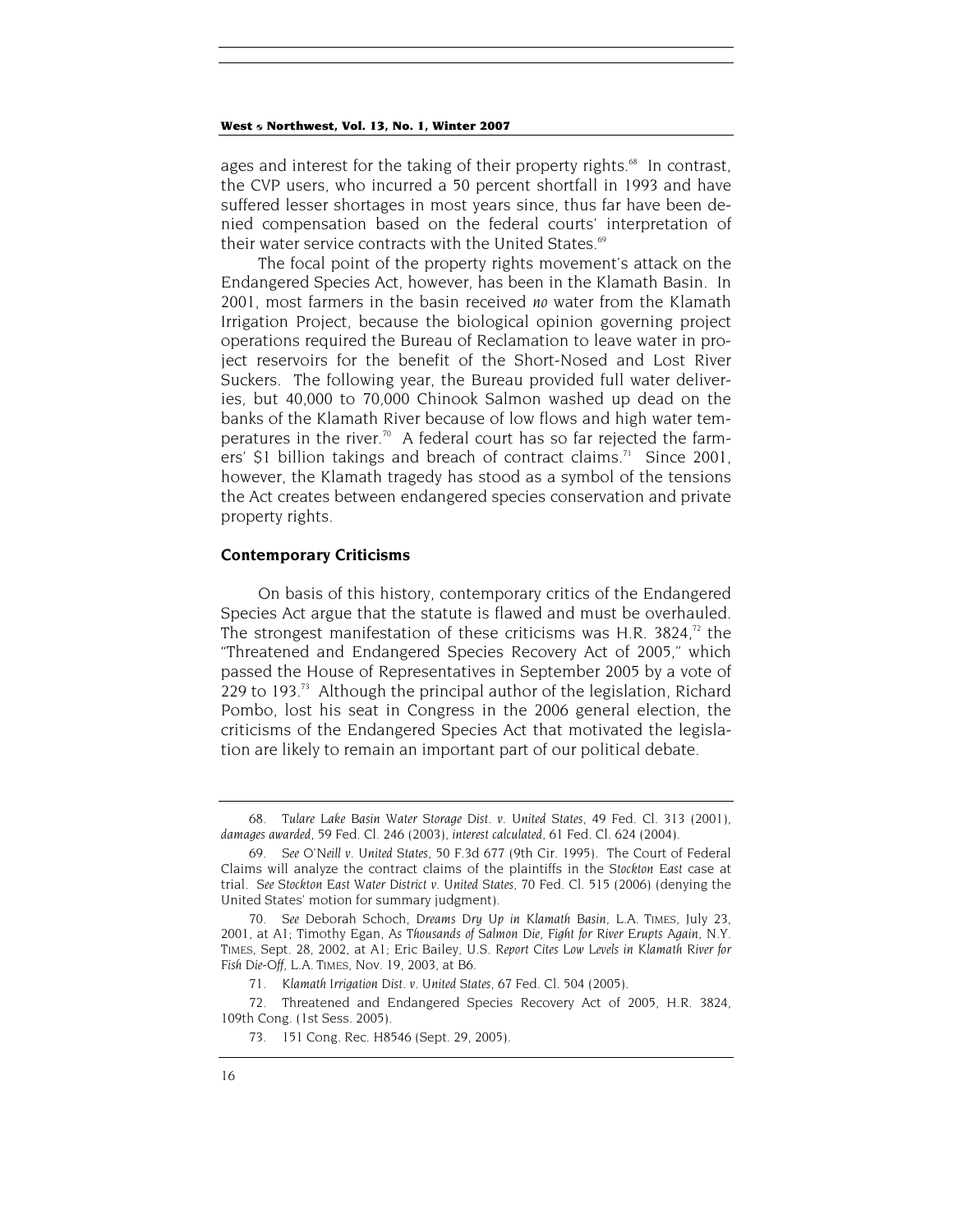# **1. The Act Has Failed to Achieve Its Fundamental Purpose of Recovery and Delisting.**

According to former-Representative Richard W. Pombo, the "Endangered Species Act has become a program that checks species in for protection, conservation, and recovery, but never checks them out."74 Of the 1,304 domestic species that have been listed for protection under the statute, only 12 have been recovered and delisted. Moreover, according to the USFWS, only 30 percent of the 1,265 currently listed species are "stable" and only 9 percent are "improving."75 In Representative Pombo's opinion, these data show that the Act has failed to achieve its fundamental purpose of recovery and delisting, and the Act itself "is becoming more and more of an unsustainable program."76

# **2. The Current Statute Forces the Fish and Wildlife Service to Designate Critical Habitat Prematurely and in Some Cases Unnecessarily.**

Representative Pombo and other critics believe that the Endangered Species Act compels the Fish and Wildlife Service to spend too much of its administrative time and budget on the designation of critical habitat simultaneously with the listing of new species. He notes that in fiscal year 2003, the Service ran out of funds for this work and had to suspend its evaluation of critical habitat for five months. Quoting Bruce Babbitt, Mr. Pombo urges that the "best alternative is to amend the Endangered Species Act, giving biologists the unequivocal discretion to prepare maps when the scientific surveys are complete. Only then can we make meaningful judgments about what habitat should receive protection."<sup>77</sup>

<sup>74.</sup> Richard W. Pombo, *The ESA at 30: Time for Congress to Update and Strengthen the Law*, CTR. FOR THE DEFENSE OF FREE ENTERPRISE, 2005, *available at* http://www.cdfe.org/ esa\_reform1.htm. A more comprehensive critique of endangered species policy is set forth in the *Majority Staff Report to the House Committee on Resources: Implementation of the Endangered Species Act of 1973*. 109th Cong., 1st Sess. (May 2005) (report not officially adopted by the Committee on Resources), *available at* http://resourcescommittee. house.gov/issues/more/esa/implementationreport.htm. For a defense of the current Endangered Species Act, *see* Earthjustice, *Citizen's Guide to the Endangered Species Act*, 2003, *available at* http://www.earthjustice.org/library/reports/Citizens\_Guide\_ESA.pdf.

<sup>75.</sup> Pombo, *supra* note 74, § II.

<sup>76</sup>*. Id.*

<sup>77</sup>*. Id.* at § III.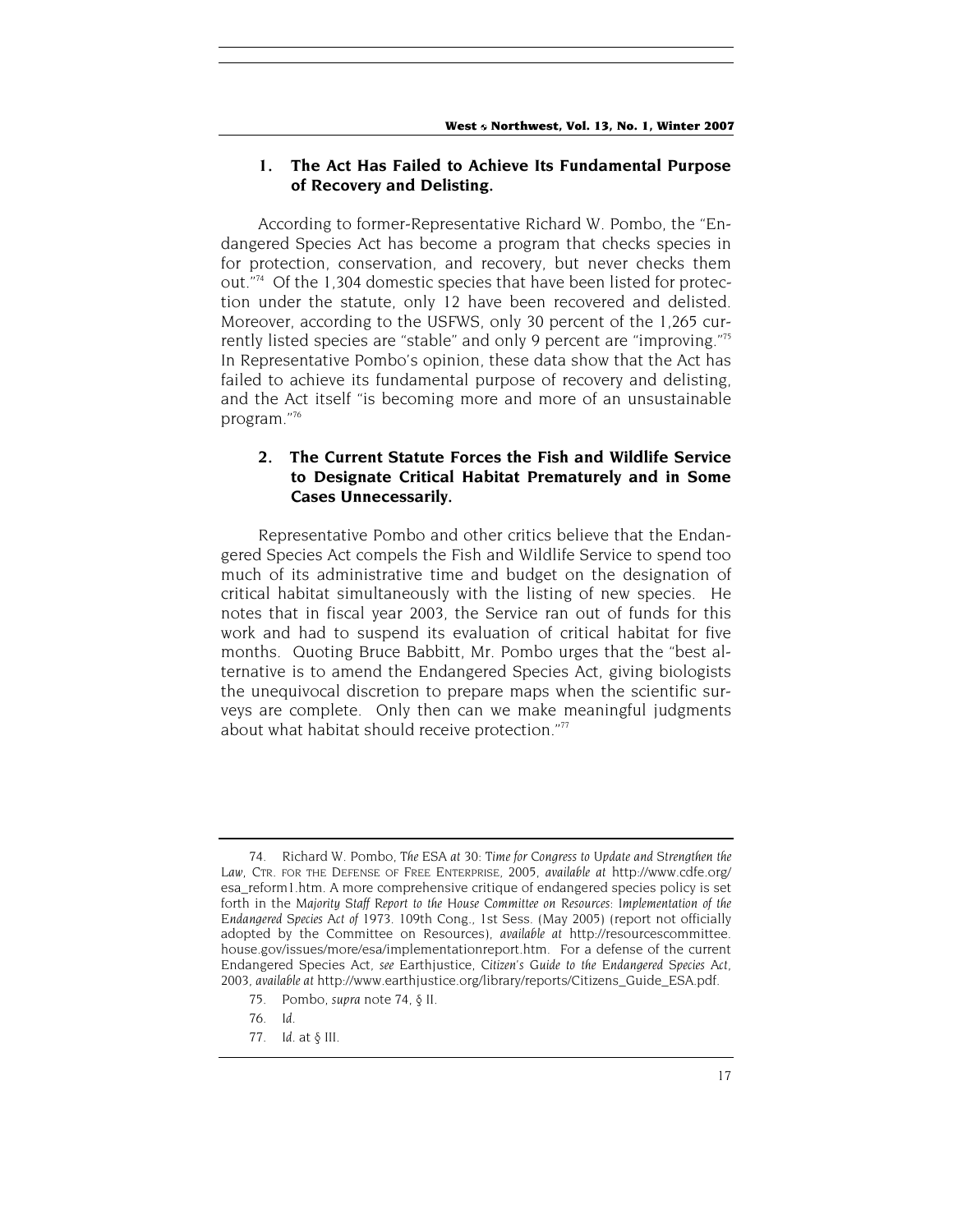# **3. Citizen Suits Have Perverted the Administration of the Law.**

As Mr. Pombo has explained, the "law of unintended consequences has been especially unkind to the Endangered Species Act. . . . By filing inordinate numbers of lawsuits under the ESA, environmental organizations have handcuffed the USFWS to courtroom defense tables, draining the time, money, and manpower Congress intended the service to spend on species recovery in the field."78 He then goes on to quote an analysis of federal endangered species policy by Jason Patlis, former Majority Counsel for the Senate Committee on Environment and Public Works:

> This is where the [USFWS] is today: the decisions relating to ESA listings and designations, arguably the most important decisions under the law because they trigger all other protections, are driven solely by litigation. The [USFWS] has lost all flexibility in making its own determinations as to which species is most endangered and should be listed first, and which habitat is most vulnerable and should be designated as critical. Litigation-driven actions prioritize only those species that have a plaintiff behind them (and often a larger political objective), rather than those species that are most endangered.<sup>79</sup>

# **4. The Act Has Been Implemented on the Basis of Unreliable Science.**

Critics of the current Endangered Species Act also argue that the term "best scientific and commercial data available" — which serves as the basis for listing decisions, designation of critical habitat, and consultation — is both vague and poorly understood. In Representative Pombo's opinion, the "absence of clear, objective standards has resulted in a litany of data errors and poor decisions on species protection and critical habitat designations. These errors waste valuable agency resources that could be spent on species in proven need of recovery efforts." He cites the National Research Council's tentative conclusion that the 2001 forced allocation of water from Klamath Ba-

<sup>78</sup>*. Id.*

<sup>79</sup>*. Id.* (quoting Patlis, *supra* note 36, at 260).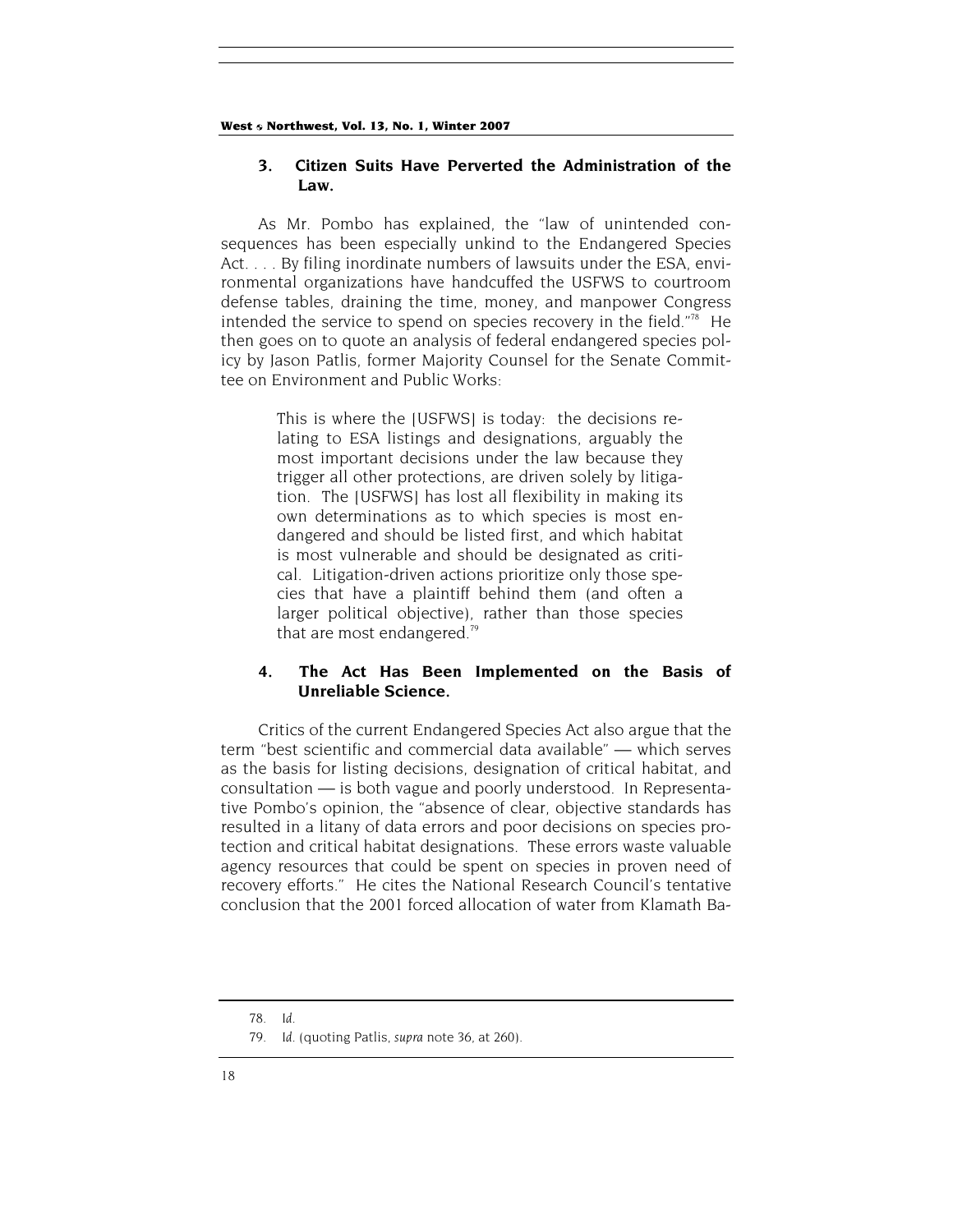sin farmers to the two endangered suckerfish had "no sound scientific basis."80

# **5. The Act Improperly Interferes with Private Property Rights.**

Representative Pombo identified two aspects of ESA management as problematic for property owners. The first is the incentive to rid one's land of endangered or threatened species, or to destroy their habitat, before the full force of the law is applied to the private property. Pombo and many others call this the "shoot, shovel, and shut up" syndrome.<sup>81</sup> The second problem is that the Act has blocked development, prevented land from being farmed, interfered with timber-harvesting rights, and directed water resources away from agricultural users for the benefit of fish and other protected aquatic species. Again citing the Klamath controversy, Representative Pombo asserts that it and "hundreds of other horror stories and cases of government abuse under the ESA have fostered an adversarial relationship between government regulators and private property owners. This is incredibly deleterious to the goal of saving species because over 90% have habitat on private lands."<sup>82</sup>

# **The Threatened and Endangered Species Recovery Act**

 In one form or another, all of these criticisms of the Endangered Species Act found their way into H.R. 3824, which would have amended the existing statute in eight important ways:

# **1. "Best Available Scientific Data"**

The legislation would have redefined the term "best scientific and commercial data available" — which is the basis for many important decisions, including listing, designation of critical habitat, consultation, and the formulation of reasonable and prudent alternatives  $-$  to "best available scientific data."<sup>83</sup> These data must be empirical or "found in sources that have been subject to peer review by qualified individuals recommended by the National Academy of Sciences

<sup>80</sup>*. Id.* (citing National Research Council, *Interim Report from the Committee on Endangered and Threatened Fishes in the Klamath River Basin: Scientific Evaluation of Biological Opinions on Endangered and Threatened Fishes in the Klamath River Basin* (2002) (prepublication copy).

<sup>81</sup>*. Id.* § IV-V.

<sup>82</sup>*. Id.* at § V.

<sup>83.</sup> Threatened and Endangered Species Recovery Act of 2005, H.R. 3824, 109th Cong. § 3(a)(2)(A) (2005).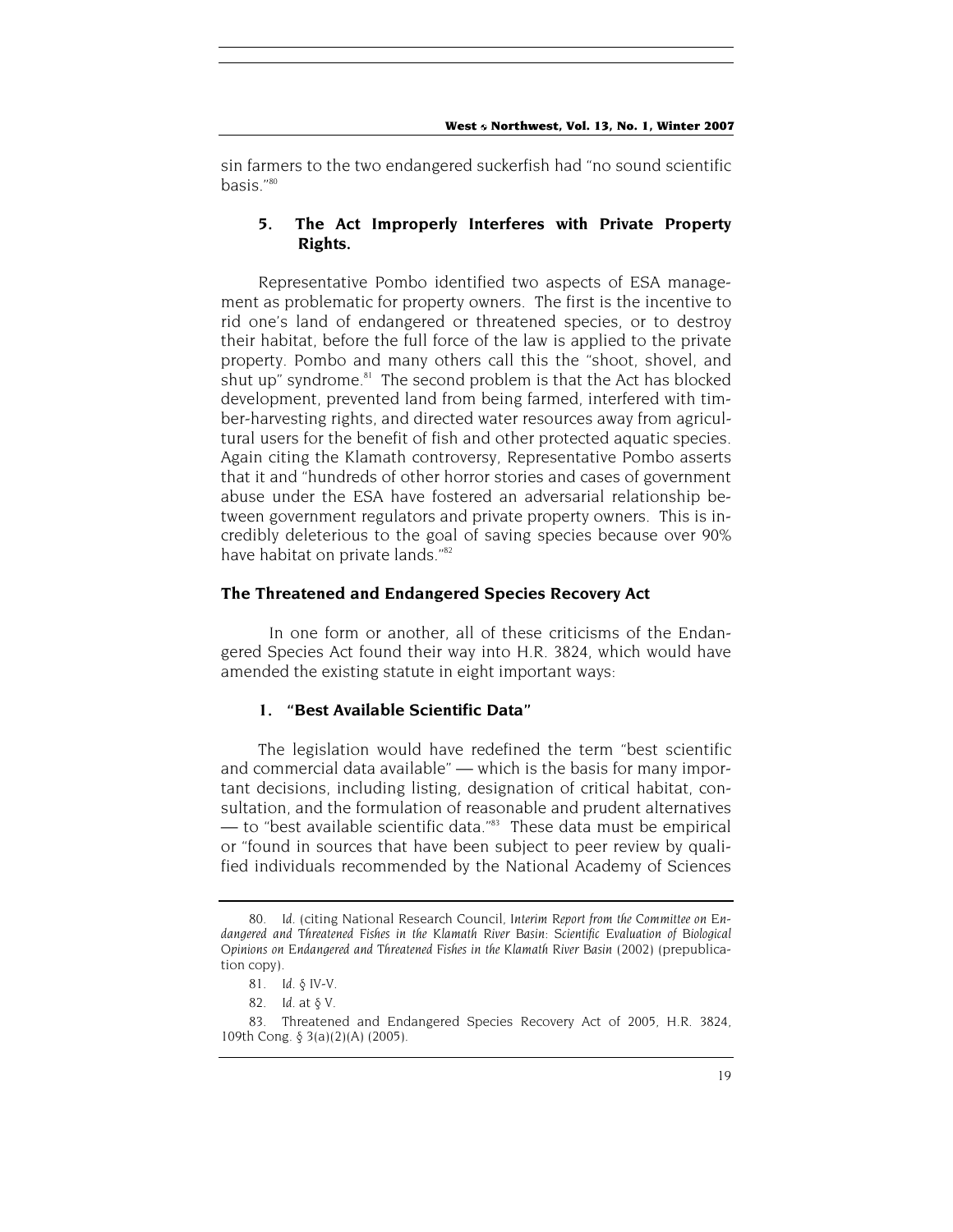to serve as independent reviewers for a covered action in a generally acceptable manner."84

### **2. Listing**

H.R. 3824 would have amended the listing requirements of the statute to direct the USFWS "to determine any distinct population of any species of vertebrate fish or wildlife to be an endangered species or a threatened species *only sparingly*."<sup>85</sup> It also would have compelled the Service, concurrently with listing, to prepare an analysis of the economic impact and effects on national security of listing, but would not substantively alter the listing decision in any way.<sup>86</sup>

### **3. Critical Habitat**

The legislation would have repealed all references to critical habitat in § 3 (definitions); § 4 (designation of critical habitat concurrently with listing);  $\delta$  7 (consultation); and  $\delta$  10(j) (experimental populations).87 Although Representative Pombo previously suggested that the designation of critical habitat should be made as part of the formulation of recovery plans for individual or multiple species, his bill instead would have simply eliminated the designation of critical habitat altogether.

# **4. Recovery Plans and Land Acquisitions**

The bill would have moved the statutory duty to develop and implement recovery plans, and to monitor the status of species listed for protection, from section 4 (listing) and merge it with the land acquisition authority set forth in section 5.<sup>88</sup> This connotes a policy preference for recovery of species that inhabit private lands princi-

<sup>84</sup>*. Id.* § 3(a)(2)(C)(ii) - (iii).

<sup>85</sup>*. Id.* § 4(a)(2).

<sup>86</sup>*. Id.* § 4(d). The bill would have added a new subsection 4 to section 4(a) of the statute, 16 U.S.C.  $\delta$  1533(a), directing the Secretary, concurrently with the decision to list a species as endangered or threatened, to prepare an analysis of:

<sup>(</sup>i) the economic impact and benefit of that determination;

<sup>(</sup>ii) the impact and benefit on national security of that determination; and

<sup>(</sup>iii) any other relevant impact and benefit of that determination.

H.R. 3824 § 4(d)(1). It went on to say, however, that "[n]othing in this paragraph shall delay the Secretary's decision or change the criteria used in making [the listing] determinations. *Id.* § 4(d)(2).

<sup>87.</sup> H.R. 3824 § 5.

<sup>88</sup>*. Id.* § 9(a).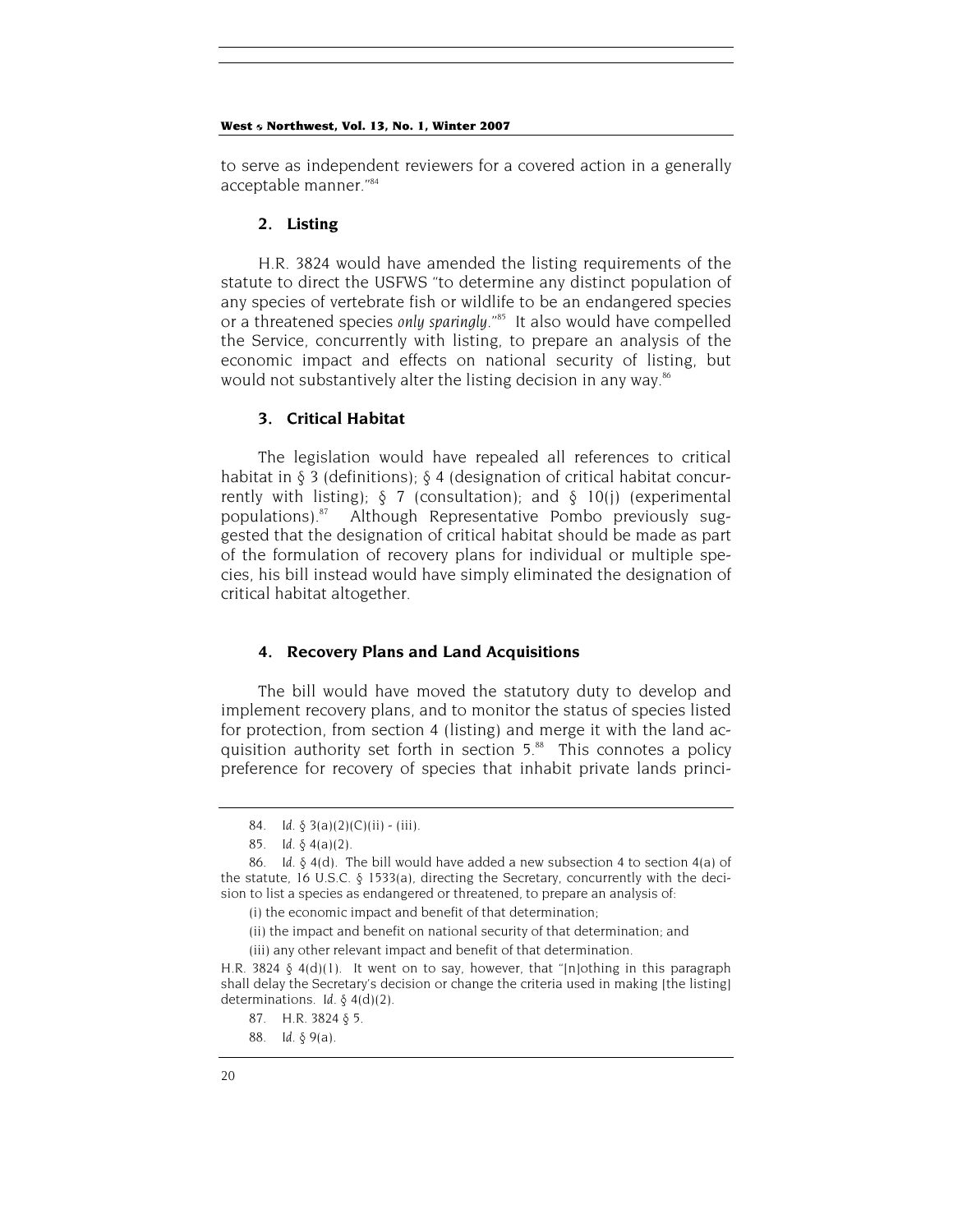pally through voluntary land management agreements, rather than by regulation and HCPs imposed on the landowner or resource user through the incidental take permit process. Indeed, the legislation would have established a "Threatened and Endangered Species Incentives Program" through which the Fish and Wildlife Service may enter into "Species Recovery Agreements" and "Species Conservation Contract Agreements" with property owners and resource users.<sup>89</sup>

This program was modeled on the law of conservation easements and on the Clinton Administration's HCP implementation policy, which in many cases included "no surprises" agreements with a commitment to compensate the landowner if new listings, new scientific information, or other unforeseen circumstances required the United States to restrict the use of land or resources in ways not covered by the HCP.<sup>90</sup> A landowner who enters into one of these agreements must commit to manage its land in ways that contribute to the conservation of listed species on the property, protect and restore habitat, and are consistent with the recovery plan for the species.<sup>91</sup>

The legislation also would have authorized the United States to compensate the property owner for the costs of implementing the agreement. In the case of "Species Conservation Contract Agreements," compensation would be mandatory with the amount based on the length of time the land is managed for species or habitat conservation purposes:<sup>92</sup>

10 years 60% compensation 20 years 80% compensation 30 years 100% compensation

In addition, the bill stipulated that a landowner or resource user who is in compliance with these agreements shall be deemed to have a permit for enhancement or survival of species under section 10(a)(1)(A) of the Act and shall therefore be deemed in compliance with the take limitations of the statute. $93$ 

### **5. Consultation**

Along with eliminating the directive to consider the adverse modification of critical habitat during the interagency consultation

<sup>89</sup>*. Id.* § 9(c).

<sup>90</sup>*. See* U.S. FISH AND WILDLIFE SERVICE, *supra* note 47.

<sup>91.</sup> H.R. 3824 § 9(c).

<sup>92</sup>*. Id.*

<sup>93</sup>*. Id.*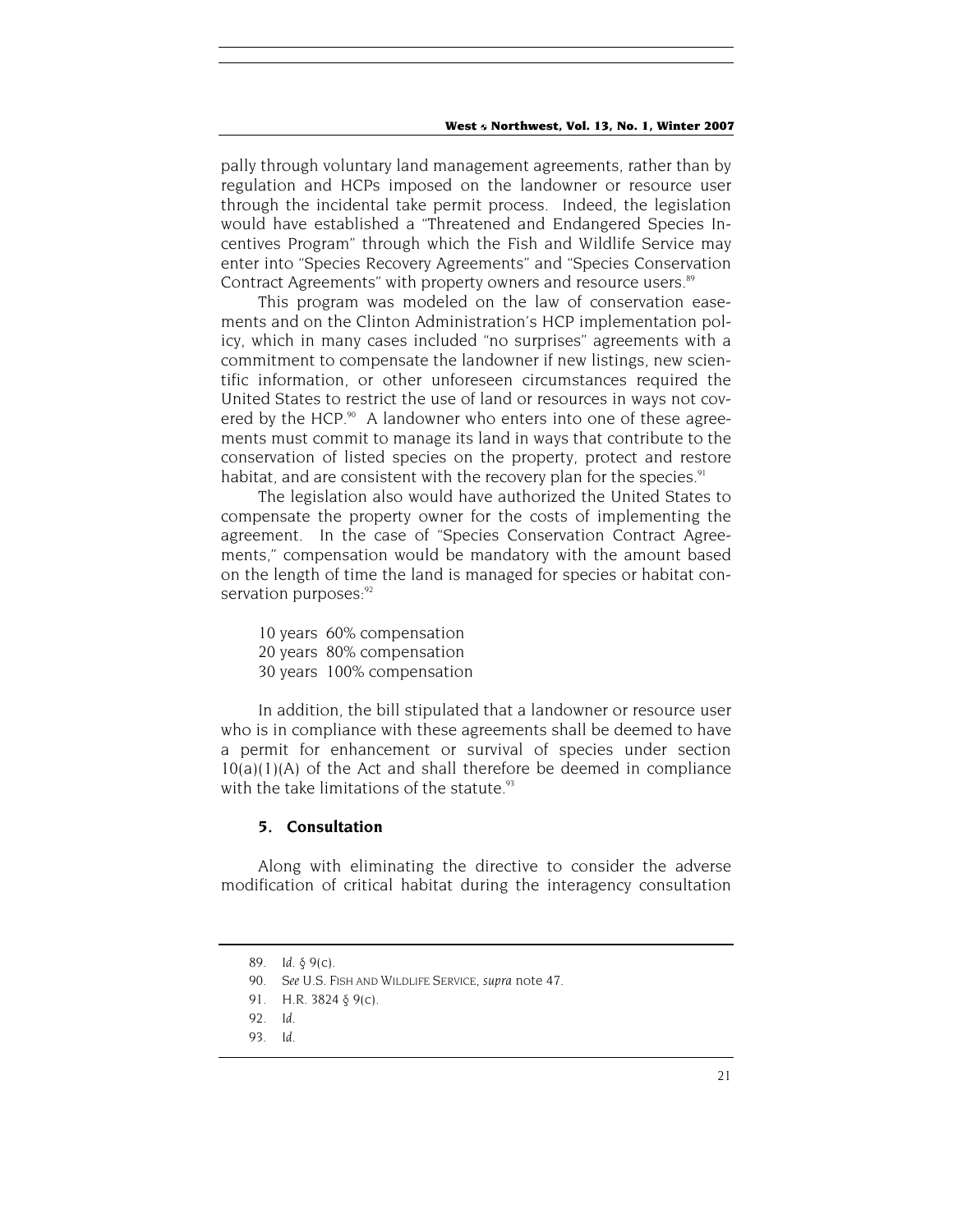process, H.R. 3824 would have made several other significant amendments to section 7 of the Act.

By rulemaking, the USFWS could decide that certain types of federal agency action categorically comply with the substantive requirements of section 7 — that, in other words, they would not jeopardize the continued existence of an endangered or threatened species. $94$  In those cases where consultation is required, the consultation could focus only on the possible effects on the species that would be caused by the proposed federal action, and the USFWS could not consider cumulative or synergistic effects that might result from the combined effects of the proposed action and other activities that might jeopardize the species. $95$  In addition, the legislation would have exempted agency action from consultation if the species is already protected by an HCP or by a species recovery or conservation agreement and the federal agency's action is consistent with those existing protections.<sup>96</sup>

Reasonable and prudent alternatives ("RPAs") included in a biological opinion would have been limited in three respects: First, RPAs must be "capable of successful implementation." Second, they "shall be roughly proportional to the impact of the incidental taking." Third, the conditions must be consistent with the objectives of the federal agency (and the permit or license applicant) "to the greatest extent possible."97

Finally, the legislation would have eliminated the Endangered Species Committee and the exemption process.<sup>98</sup>

# **6. Incidental Take Permits and Habitat Conservation Plans**

The legislation also would have made several important changes to sections 9 and 10 of the Act. Habitat conservation plans must contain "objective, measurable biological goals to be achieved for species covered by the plan and specific measures for achieving such goals."99 They also must include "adaptive management provisions necessary to respond to all reasonably foreseeable changes in circumstances that could appreciably reduce the likelihood of the survival and recovery of any species covered by the plan."100

*. Id.* § 11(a). 95*. Id.* 96*. Id. . Id.* § 11(b). *. Id.* § 11(d). *. Id.* § 12(a).

100*. Id.*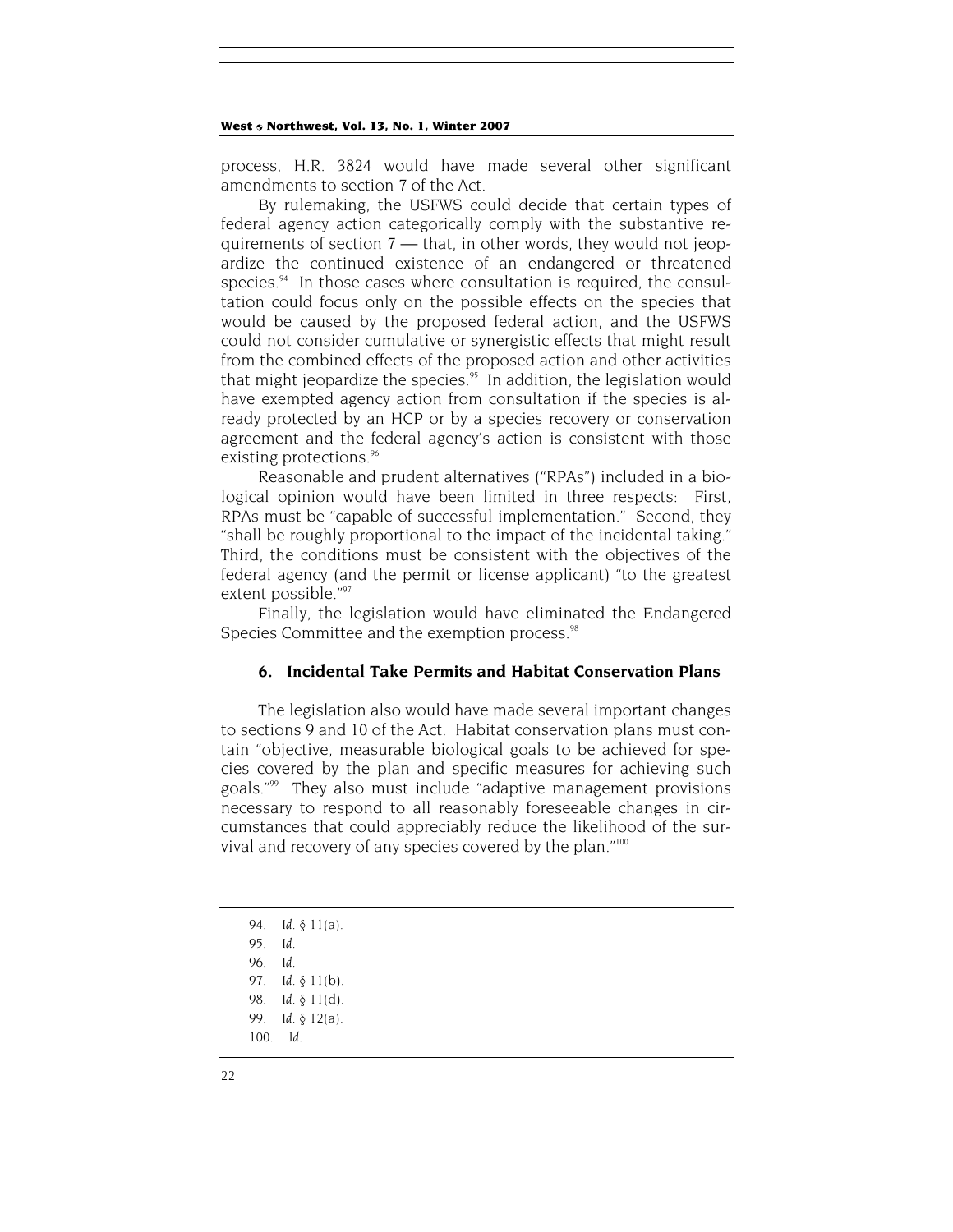If changed circumstances contemplated by the HCP occur, the USFWS may "require only such additional minimization, mitigation, or other measures as are already provided in the permit or incorporated document for such changed circumstance."<sup>101</sup> For any changed circumstance not identified in the HCP, the Service may "require only such additional minimization, mitigation, or other measures to address such changed circumstance that do not involve the commitment of any additional land, water, or financial compensation not otherwise committed, or the imposition of additional restrictions on the use of any land, water or other natural resources otherwise available for development or use, under the original terms and conditions of the permit or incorporated document."<sup>102</sup>

The USFWS would have the burden of proof in demonstrating and documenting, with the best available scientific data, the occurrence of any changed circumstances.<sup>103</sup> Finally, consistent with the proposed amendment to section 7, the bill would have required that all the terms and conditions of all HCPs "be roughly proportional in extent to the impact of the incidental taking specified in the conservation plan."104

# **7. Private Property Conservation**

H.R. 3824 also included a section titled "Private Property Conservation." This section would have authorized the USFWS to provide "conservation grants" to land owners and resources users to promote the voluntary conservation of endangered species and threatened species.<sup>105</sup> This authority would have complemented the recovery This authority would have complemented the recovery plan/land acquisition program described above. But the "Private Property Conservation" provisions of the bill also would have done something much more controversial: *compel* the United States to compensate private property owners whose rights are burdened or diminished by conservation measures imposed on them under the Act.

If a proposed use of private land would violate section 9(a) by taking a member of a protected species, and the landowner and the Service did not agree to an HCP, a "Species Recovery Agreement," or "Species Conservation Contract," the property owner would be entitled to what the bill called "financial aid" in the amount of the "fair

<sup>101</sup>*. Id.*

<sup>102</sup>*. Id.*

<sup>103</sup>*. Id.*

<sup>104</sup>*. Id.*

<sup>105</sup>*. Id.* § 13(a).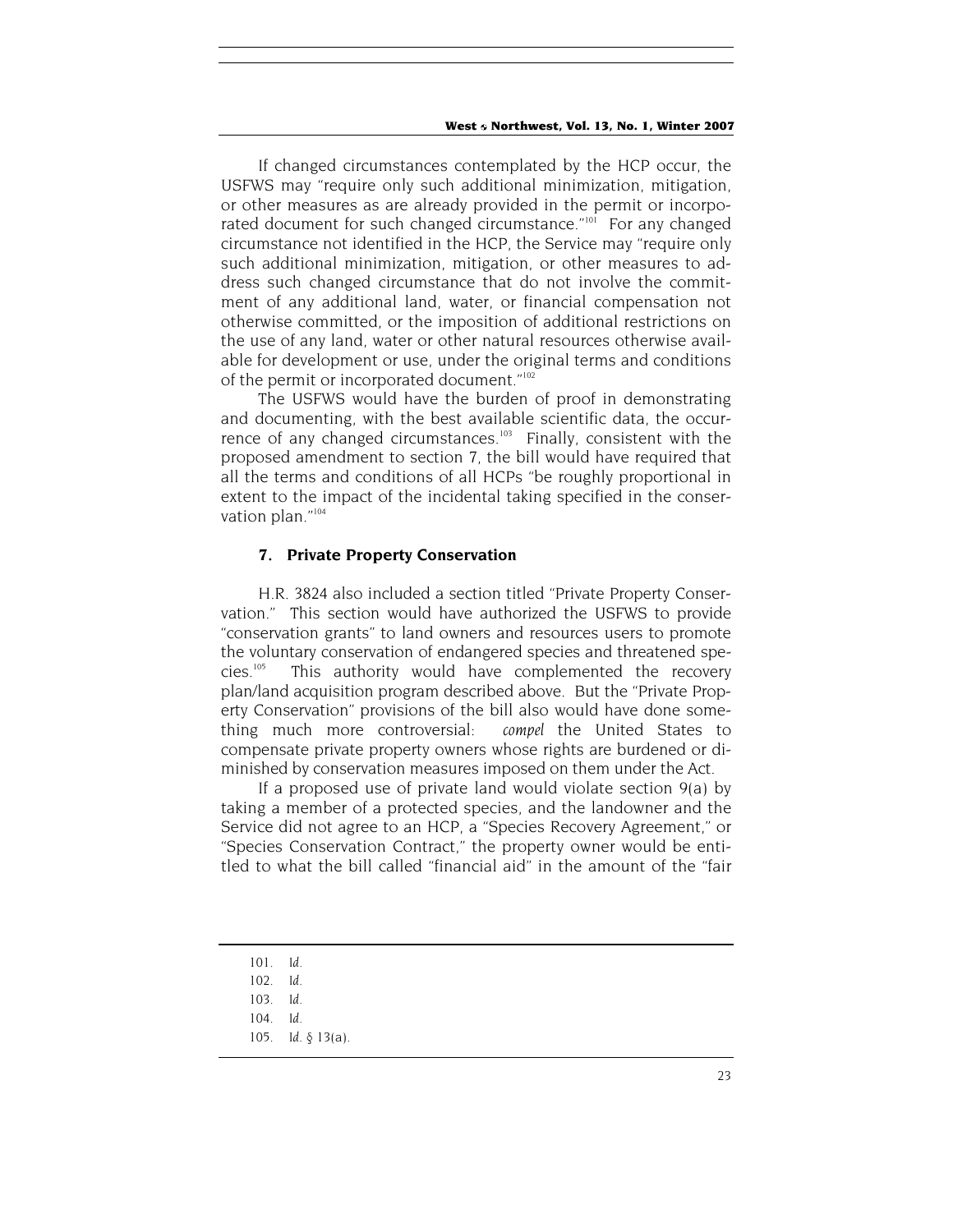market value" of the prohibited use.<sup>106</sup> To qualify for this financial aid, the property owner must establish that he or she decided not to engage in the land or resource use that would violate section 9(a), that the "foregone use would be lawful under State and local law," and that the property owner has the means to undertake the proposed use."<sup>107</sup> This section was modeled on, but would have significantly expanded, the just compensation requirements of the Fifth Amendment to the United States Constitution.

# **8. Consolidation of Agency Authority**

Finally, H.R. 3824 would have consolidated all authority to administer the Endangered Species Act in the Secretary of the Interior. Specifically, it would have transferred all authority currently exercised by the Secretary of Commerce (acting through NMFS) over ocean fisheries, marine mammals, and anadromous fish to the Interior Department.<sup>108</sup> In addition, the legislation would have declared  $-$  for a period of five years — all actions taken in compliance with the Federal Insecticide, Fungicide, and Rodenticide Act ("FIFRA") to be automatically in compliance with the Endangered Species Act.<sup>109</sup> A principal purpose of this amendment is to allow EPA registration of herbicides and pesticides to preclude review of specific uses of such registered chemicals by the Fish and Wildlife Service under section 7 or section 9 of ESA.

# **Evaluation**

Despite its author's reputation, the Threatened and Endangered Species Recovery Act was a mixed bag. Some of the proposed amendments were constructive — perhaps even salutary — although their benefits would have been equivocal. More regularized peer review of scientific studies and judgments that form the basis of listing, habitat protection, and consultation decisions under the Act, for example, would likely enhance the decisionmaking process and lead to greater public acceptance of the Fish and Wildlife Service's resources management decisions. The accompanying elimination of "commercial data" from the scientific information the USFWS must consider in

<sup>106</sup>*. Id.* § 13(a), (d). The bill would award financial aid in the amount of "the fair market value of the foregone use of the affected portion of the private property, including business losses, is what a willing buyer would pay to a willing seller in an open market. Fair market value shall take into account the likelihood that the foregone use would be approved under State and local law." *Id.* § 13(d).

<sup>107</sup>*. Id.* 108*. Id.* § 21. 109*. Id.* § 20.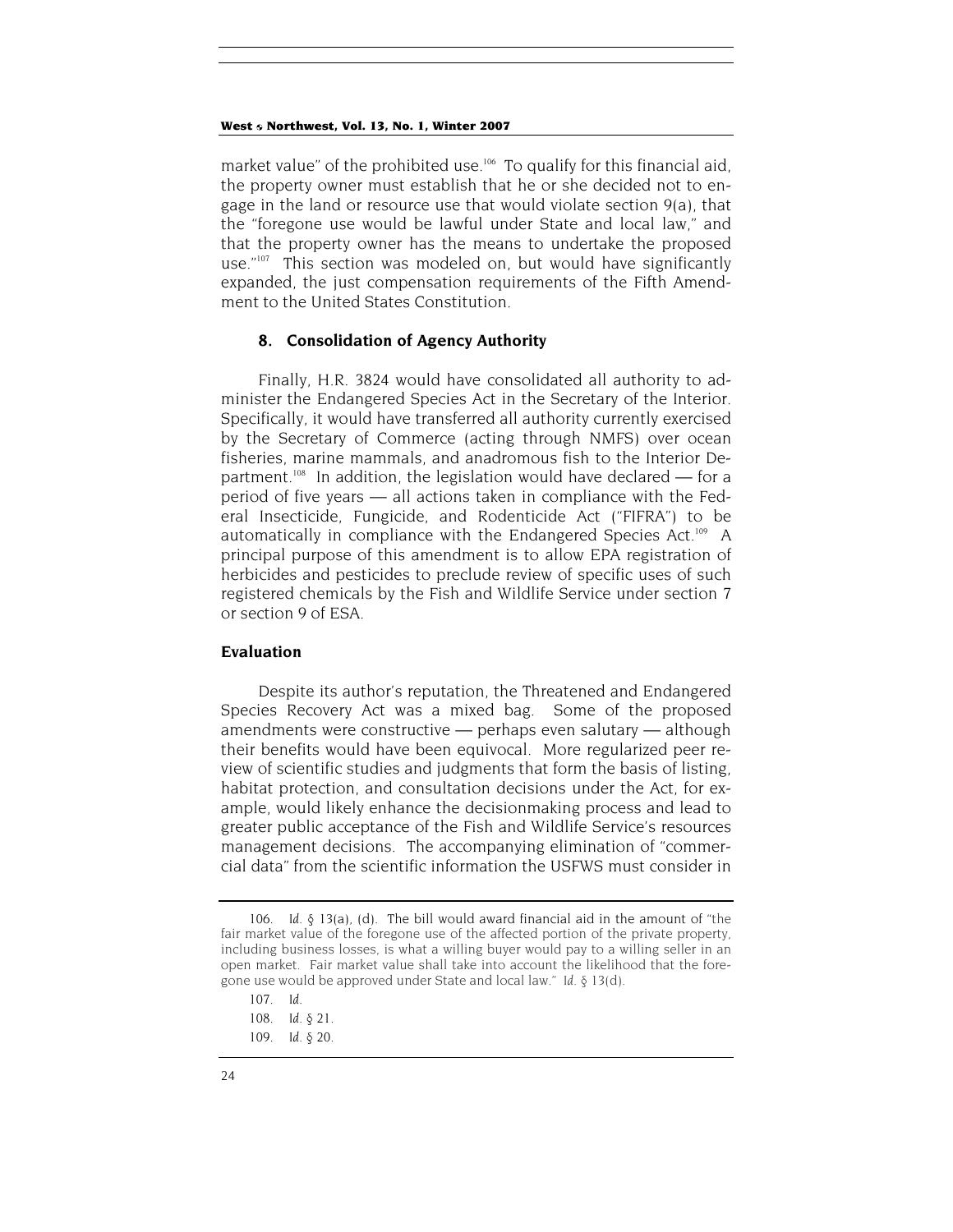making its listing, recovery, and consultation decisions, however, could have significantly impaired the Service's ability to protect certain species. For example, the USFWS's decision to list the Delta Smelt as a threatened species was based on commercial trawling data, which indicated a dramatic and precipitous decline in the population of the species.<sup>110</sup>

Similarly, clarification of the Fish and Wildlife Service's authority to negotiate conservation and habitat protection agreements and codification of the principles that underlie the "no surprises" policy would be likely to encourage more property right holders to attempt to achieve an accommodation of their land development and resource use goals with the species protection mandates of the Act. Yet, the bill's requirement that the United States pay fair market value compensation to property owners whose rights are restricted through the section 9 regulatory process would have created a perverse incentive for these individuals *not* to sign a species recovery or species conservation agreement, because their rights to compensation may be greater under the mandatory compensation provisions of the legislation than under the negotiated agreement sections.

Other proposed changes may have been benign in practice, although one may distrust the motives of the legislation's sponsors. For example, the proposed amendment to the listing provisions of section 4 to include analysis of the economic effects of listing new species — without the concomitant directive to weigh these economic costs against the benefits of species protection — would be unlikely to change the existing administration of the statute. In fact, in the right hands, these economic analyses could inform the Service's subsequent evaluation of habitat protection, land acquisition, conservation agreements, and other factors that it will need to analyze in formulating recovery plans for the species.

Some aspects of H.R. 3824, however, would have seriously impaired our nation's species conservation efforts. The existing statutory requirement that the USFWS must designate critical habitat concurrently with its listing of new species, especially when enforced through a long backlog of judicial orders in citizen lawsuits, has diverted the Service from more pressing priorities and has produced critical habitat maps that are often unnecessarily controversial and vulnerable in court. But the bill's meat cleaver response to this problem — elimination of the whole concept of "critical habitat" in con-

<sup>110.</sup> Determination of Threatened Status for the Delta Smelt, 58 Fed. Reg. 12854 (Mar. 5, 1993). Identification of the recent (and to date unexplained) decline in Delta Smelt populations in California's Bay-Delta Estuary also was made on the basis of commercial trawling surveys complied by California Department of Water Resources. *See* U.S. FISH & WILDLIFE SERVICE, DELTA SMELT 5-YEAR REVIEW (Mar. 31, 2004), *available at* http://www.fws.gov/cno/es/5yr.html (last visited November 11, 2006).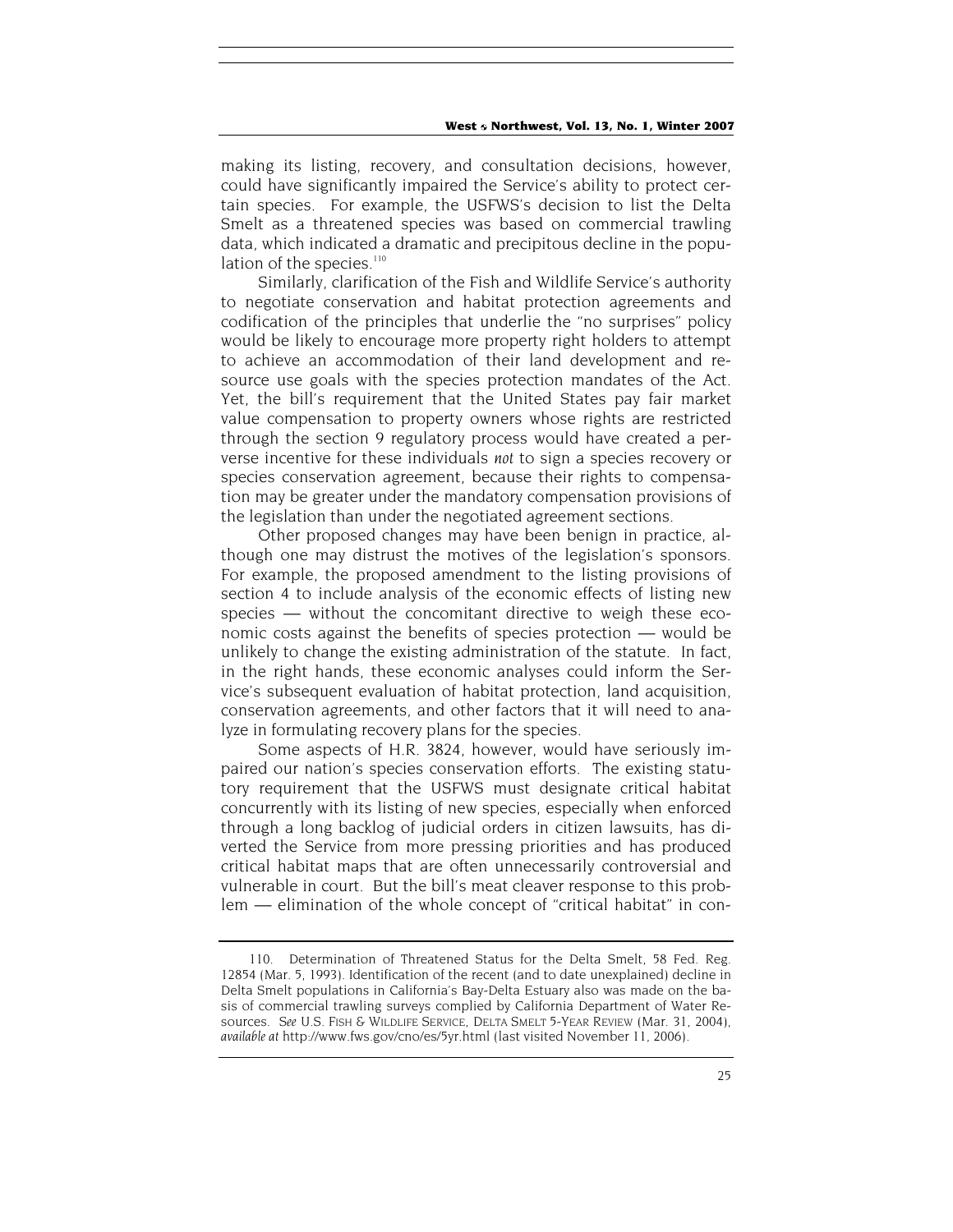sultation, recovery, and evaluation whether private activities may violate the "take" prohibition — would undermine the fundamental purpose of the Act.

Protection of habitat is essential to the preservation and propagation of most endangered and threatened species. Under H.R. 3824, although the Fish and Wildlife Service could consider the effects of proposed uses of land and natural resources on listed species and their habitat, it would have to do so on an *ad hoc* basis without the guidance of a general critical habitat designation that would alert the Service, the agencies with which it consults under section 7, and private landowners and resources users who are potential subjects of regulation under section 9 that they may be encroaching on habitat that is essential to the survival of the protected species. Moreover, because the proposed amendments to section 7 would have eliminated all references to critical habitat in the consultation process, the Service could find that a proposed federal action would violate the "no jeopardy" directive only if it concludes that the action would be likely directly to place the survival of the species in peril or would indirectly do so by altering habitat. The precautionary aspects of the existing law — which categorically protects against destruction or adverse modification of critical habitat whether or not the species itself would be put at risk of extinction  $-$  thus would be lost.<sup>111</sup>

Another deleterious aspect of H.R. 3824 was the five-year plan to allow EPA, rather than the USFWS, to have the sole power to regulate the use of pesticides and herbicides that might harm listed species or threaten their breeding and habitat. This proposal was based on the doctrine of "functional equivalence" that EPA's evaluation of chemicals within its jurisdiction is an adequate substitute for additional, and perhaps duplicative, analysis by the Fish and Wildlife Service. This rationale, however, is disingenuous in two respects. First, the legal standard that governs registration of herbicides and pesticides under the Federal Insecticide, Fungicide, and Rodenticide Act is that the chemical will provide the benefits claimed by its proponents, and "when used in accordance with widespread and commonly recognized practice it will not generally cause unreasonable adverse effects on the environment."112 The concept of "reasonable" harm is antithetical

<sup>111.</sup> Indeed, elimination of all references to critical habitat in section 7(a)(2) would bring the consultation standard close to the definition of the take prohibition of section 9 affirmed by the Supreme Court in the *Sweet Home* case: Federal agency action would violate section  $7(a)(2)$  only if it would be likely to jeopardize the continued existence of listed species by killing or otherwise directly harming the species or by altering the species' habitat in a way that "actually kills or injures wildlife by significantly impairing essential behavioral patterns, including breeding, feeding, or sheltering." 50 C.F.R. § 17.3 (1994).

<sup>112.</sup> Federal Insecticide, Fungicide, and Rodenticide Act § 3(c)(5), 7 U.S.C. § 136a(c)(5) (2006).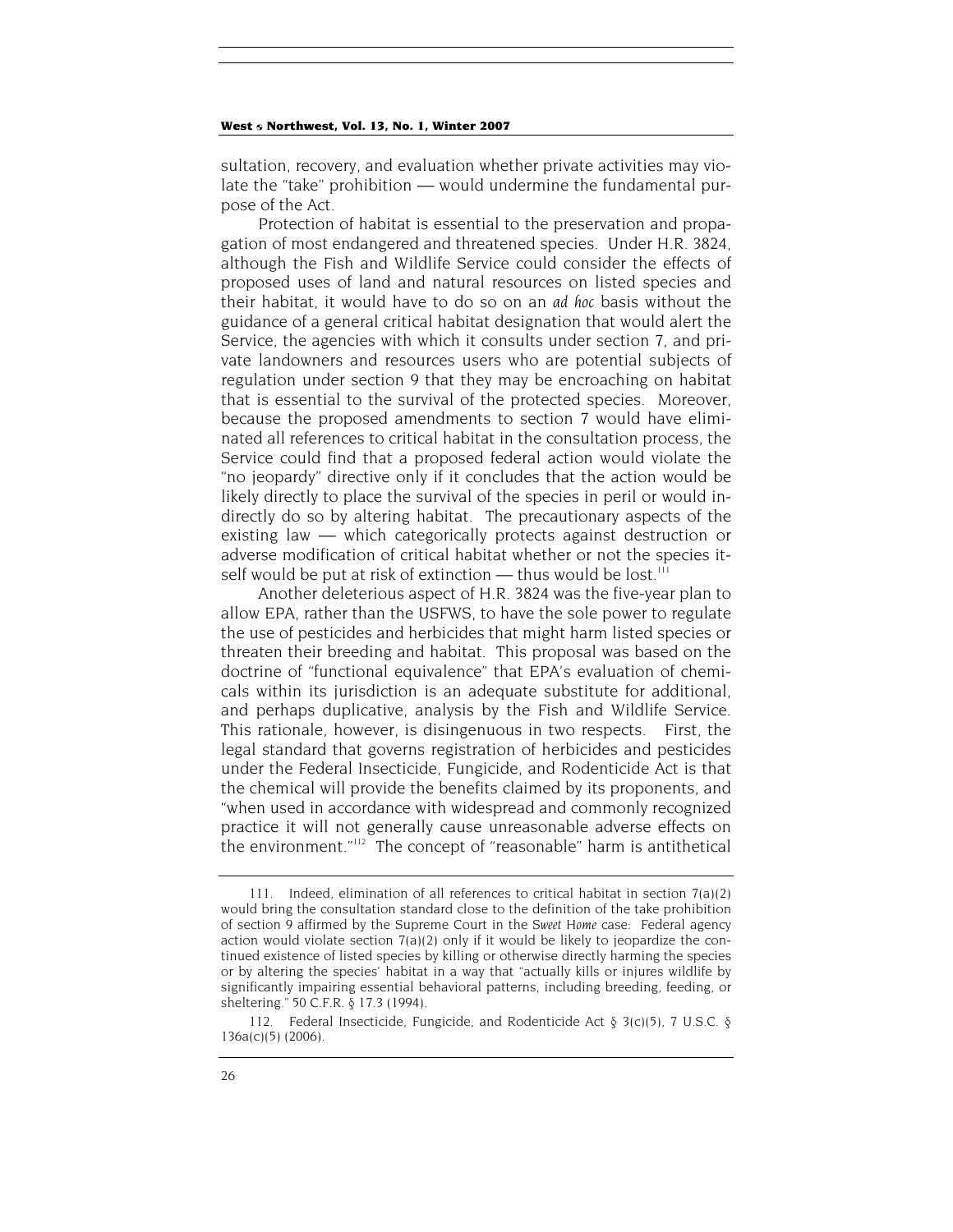to the unconditional standard that currently applies during consultation between EPA and the USFWS — *viz.* that use of the registered chemical would not be likely to jeopardize the continued existence of and endangered or threatened species or adversely modify its critical habitat.<sup>113</sup> Although FIFRA authorizes the suspension and cancellation of registered herbicides and pesticides that present an "unreasonable hazard to the survival of a species" listed for protection under the Endangered Species Act,<sup>114</sup> this *post hoc* evaluation of risk is also based on a significantly less precautionary standard than applies now during consultation. Second, EPA registration evaluates the effects of chemicals regulated under FIFRA only on a sampling of indicator species.<sup>115</sup> This testing protocol is not an adequate substitute for on-site analysis of the potential effects of the application of the pesticide or herbicide on a specific species under local ground, atmospheric, and hydrologic conditions.

Finally, the private property compensation provisions of the bill were perhaps well-intentioned, but lacked appropriate subtlety. H.R. 3824 would have required the United States to pay property owners whose full land and resource use rights are limited by section 9 of the Act, unless the property owner and the FWS agree to an HCP or species conservation agreement. There are several problems with this compensation requirement.

As described above, by providing compensation (or, to use the language of the bill, "financial aid") to landowners whose property rights are restricted by section 9, the legislation would have created an incentive not to enter into the "Species Recovery Agreements" and "Species Conservation Contracts' that were the focus of the Private Property Conservation reforms. Moreover, the legislation would have provided compensation both for temporary and permanent restrictions on the use of the private property. While this is a legitimate policy choice for Congress to make, I believe that the existing Supreme Court takings decisions draw an appropriate distinction between, say, a reduction on water service to ensure the migration and spawning of a protected species of salmon that may occur only during times of drought and a permanent shortage caused by the long-

<sup>113.</sup> Endangered Species Act of 1973 § 7(a)(2), 16 U.S.C. § 1536(a)(2).

<sup>114.</sup> FIFRA § 6(b)-(c), 7 U.S.C. § 136(b)-(c); *see* FIFRA § 2(*l*), 7 U.S.C. § 136(*l*): "The term 'imminent hazard' means a situation which exists when the continued use of a pesticide during the time required for cancellation proceeding would be likely to result in unreasonable adverse effects on the environment or will involve unreasonable hazard to the survival of [an endangered or threatened species]."

<sup>115</sup>*. See* U.S. ENVIRONMENTAL PROTECTION AGENCY, EPA'S PROGRAM TO PROTECT EN-DANGERED SPECIES FROM PESTICIDES (Aug. 1999), *available at* http://www.epa.gov/espp/ endspec.htm (last visited Nov. 11, 2006).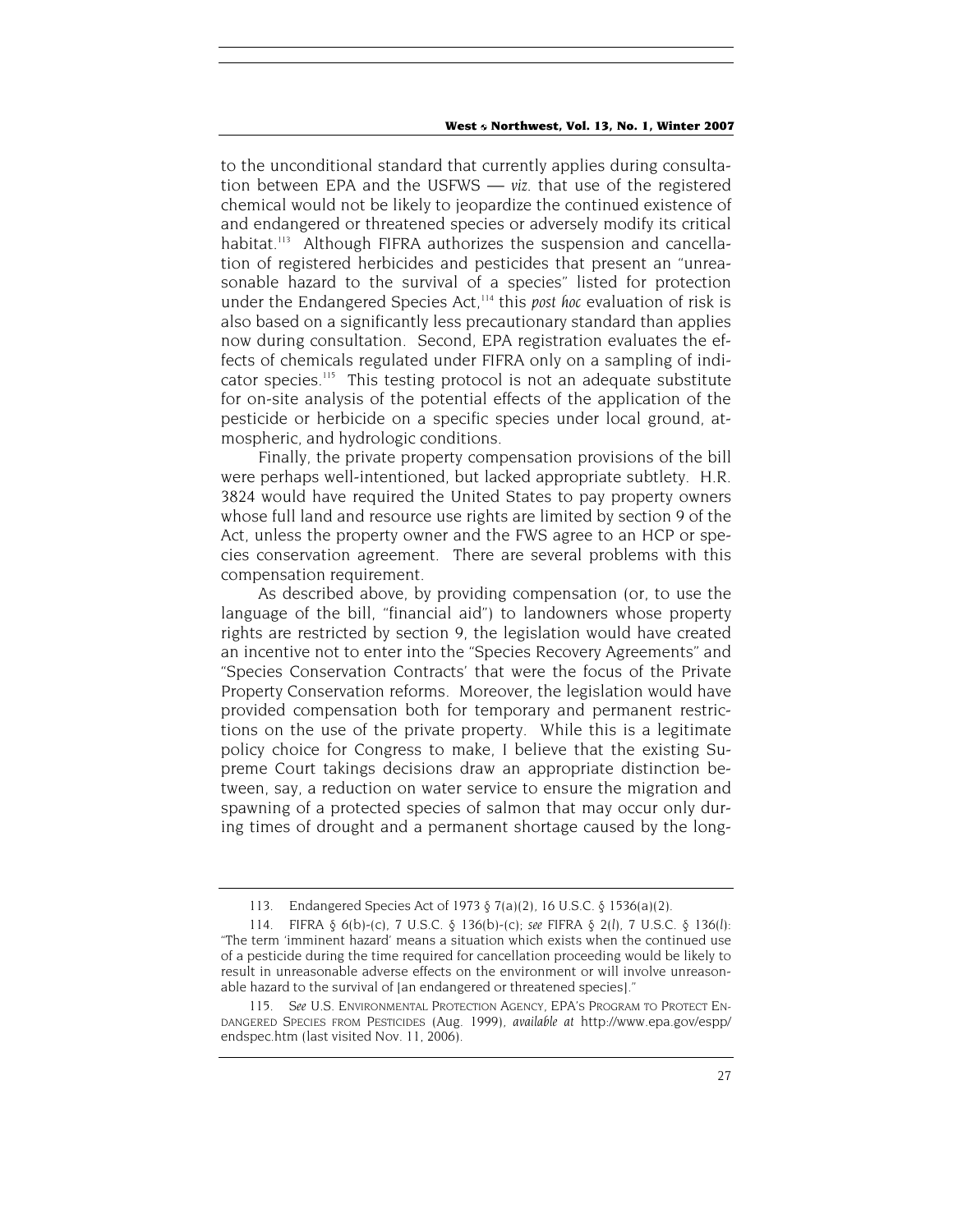term reallocation of water from consumptive users to endangered species purposes.<sup>116</sup>

Moreover, the compensation provisions of the legislation stated that the "foregone use" must be lawful under state and local law. This qualification failed to account, however, for other *federal law* restrictions on the exercise of property rights that should limit the right to compensation because the use would be prohibited by some other federal statute (such as section 404 of the Clean Water Act)<sup>117</sup> or because the rights the property owner is asserting did not exist in the first place — for example, because the user's water service contract or timber sales contract expressly exempts the United States from liability under these circumstances.<sup>118</sup>

Finally, H.R. 3824 would have authorized the appropriation of funds to the Fish and Wildlife Service both for negotiated compensation agreements such as the species conservation contracts *and* to pay the "financial aid" that is mandatory under the legislation.119 This means that all just compensation awards would come out of the Interior Department's budget, which may have the effect of deterring the FWS from exercising its authority to impose land use restrictions on recalcitrant landowners, even in situations where protection of habitat on the private property is essential to the species' conservation and recovery. If Congress chose not to appropriate sufficient funds for payment of compensation as required by the legislation, the Fish and Wildlife Service might find itself incapable of fulfilling its statutory obligations to protect listed species.

# **Conclusion**

Although H.R. 3824 is now a dead letter, the House of Representatives' approval of the bill served the purpose of bringing our na-

<sup>116</sup>*. See Tahoe Sierra Preservation Council v. Tahoe Regional Planning Agency*, 535 U.S. 302 (2002) (temporary moratorium on development of real property pending completion of a comprehensive land use plan is not a taking *per se*); *cf. Tulare Lake Basin Water Storage Dist. v. United States*, 49 Fed. Cl. 313 (2001) (reduction in water supply for one water year caused by a combination of drought and the mandates of the Endangered Species Act is a taking *per se*).

Representative Jay Inslee offered an amendment in committee to require landowners seeking compensation to demonstrate that the application of section 9 to restrict the use of private property for the benefit of listed species would constitute a taking of property as defined by the Fifth Amendment. The amendment failed on a roll call vote of 10 to 27. H.R. Rep. No. 109-237 (2005).

<sup>117. 33</sup> U.S.C. § 1344.

<sup>118</sup>*. See, e.g., O'Neill v. United States*, 50 F.3d 677 (9th Cir. 1995) (shortage provision in federal reclamation contract exempts United States from liability for reduction in water service caused by drought and Endangered Species Act requirements).

<sup>119.</sup> H.R. 3824 § 18.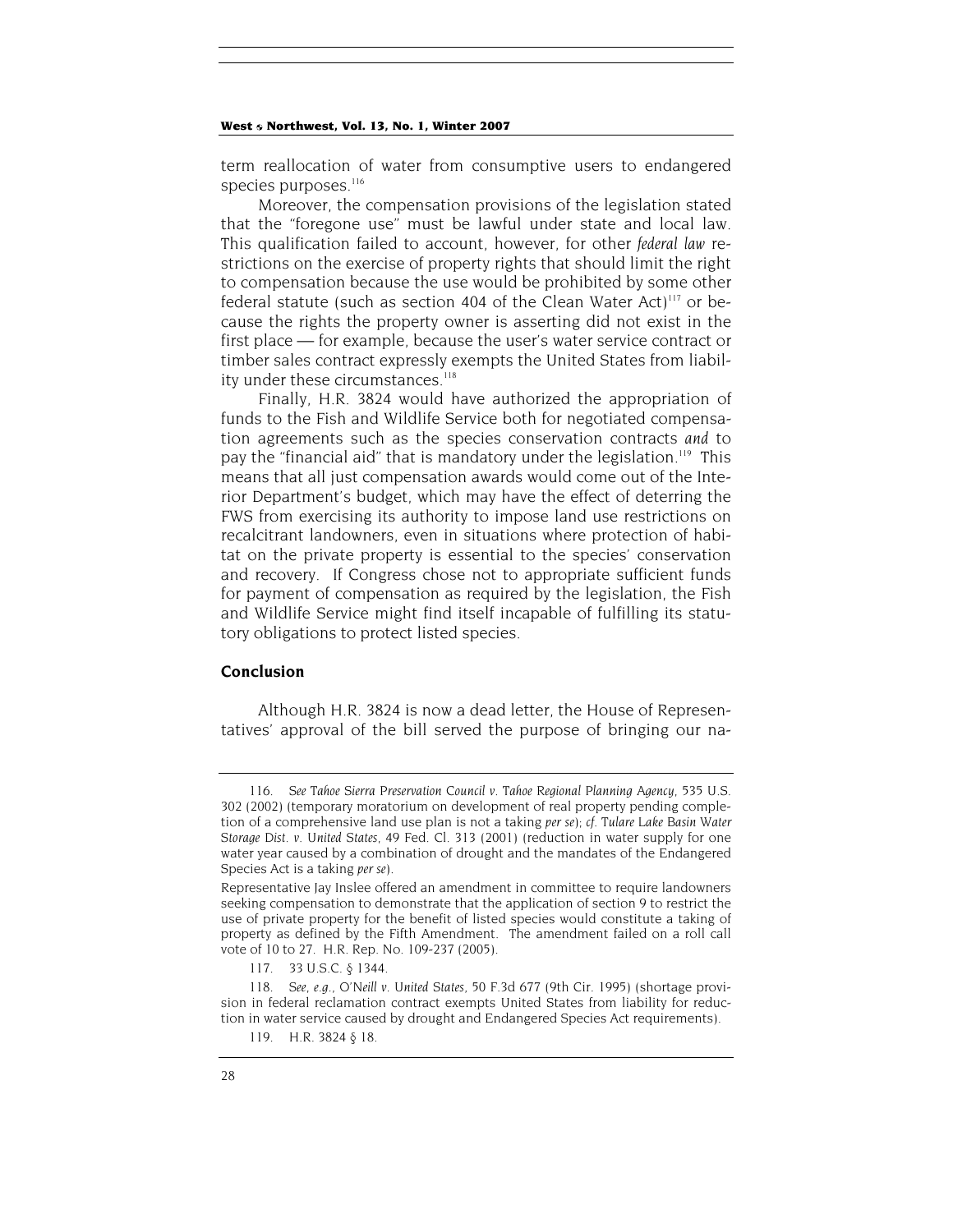tional endangered species policy back to the public's attention. The decision whether to protect particular endangered species — or to continue the monumental task of trying to preserve *all* endangered and threatened species against the threats posed by modern economics and growing populations — is fundamentally a policy choice; and that policy (i.e., political choice) should be made anew by each generation.

It has been more than a generation since the Endangered Species Act was enacted, and our national circumstances and values have changed dramatically over the intervening three decades. We did not have an adequate political debate in 1973 on the essential questions posed by the statute:

- Why do we care about species protection?
- Do we literally want to preserves *all* endangered species of vertebrates, invertebrates, and plants?
- Do we want to do so regardless of cost and inconvenience?
- And who should bear the burden of those unavoidable costs? The taxpayers generally? Or only those who are privileged to own land, timber, water rights, and other valuable natural resources, but who are unlucky that their lands and resources also happen to be the last remaining habitat for these species of concern?

The House of Representative conducted only a cursory analysis of these difficult and important policy questions — devoting only one day to committee hearings<sup>120</sup> and less than one and one-half hours to the floor debate $121$  — and the Senate took no action on the legislation during the fifteen months H.R. 3824 resided with the Committee on Environment and Public Works.<sup>122</sup> The criticisms of the current Endangered Species Act are unlikely to be diminished or muted by the passage of time, however, and we may expect the 110th Congress to consider the challenges and controversies of endangered species regulation.

True reform legislation must preserve those features of existing law that are essential to the survival of threatened and endangered species. These include the listing of species based on population

<sup>120. 151</sup> Cong. Rec. D945 (Sept. 21, 2005).

<sup>121. 151</sup> Cong. Rec. H8535-84 (Sept. 29, 2005).

<sup>122</sup>*. See* 151 Cong. Rec. S10796 (Sept. 30, 2005) (H.R. 3824 referred to Senate after passage by the House of Representatives).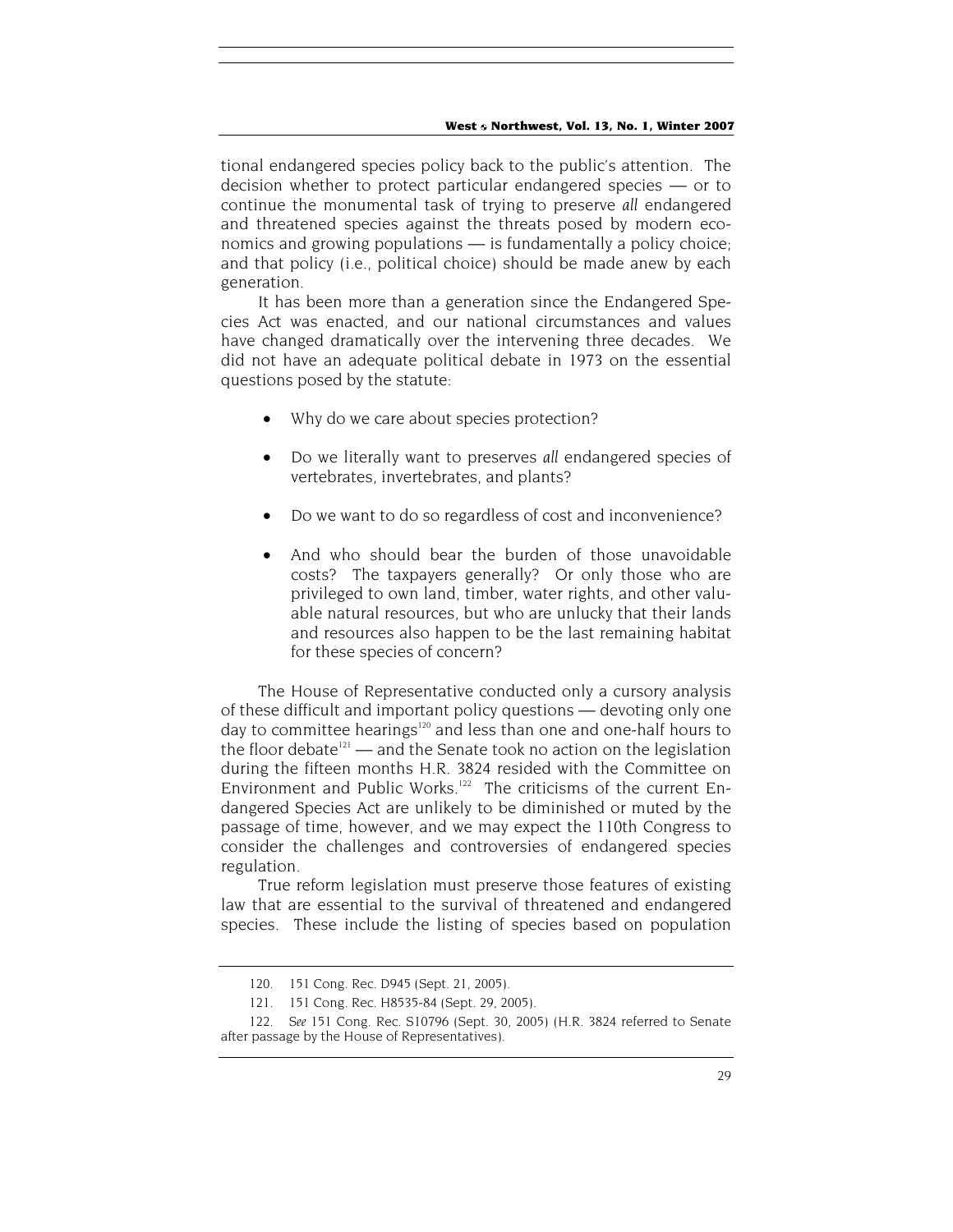data, habitat loss, and science, rather than a more free-ranging calculus that would embrace economic costs, private property interests, and other factors that would allow the two Services to balance the survival of species with human convenience or expediency. A revised Endangered Species Act also must preserve the concept of critical habitat, while integrating both the definition and administration of that habitat more fully into recovery, consultation, and habitat conservation planning. Most importantly, a viable and constructive Endangered Species Reform Act must reiterate the overarching directive of the current law that *all* actions taken under the Act must be consistent with the preservation and recovery of the protected species.

The past 34 years have demonstrated that the existing statute is not perfect, however, and the new Congress would be well-advised to address the more controversial aspects of endangered species management. Peer review of listing decisions, critical habitat designation, recovery plans, biological opinions, and HCPs would help to enhance both the policy determinations and the public's confidence in those decisions. The exigencies of species protection often may require that this peer review occur *post hoc,* however, and later be incorporated into the implementation and revision of the initial decisions. The experience of the Clinton Administration and both Bush Administrations also indicates that greater flexibility in the designation of critical habitat is desirable. Congress might choose to amend the statute, for example, to allow the Services to designate critical habitat after listing based on a finding that delayed designation would improve the Service's overall administration of the Act and would not jeopardize the continued existence of the species in question or result in the loss or adverse modification of habitat that the Service believes may be critical for the survival and recovery of the species.

Indeed, the intersection between the species preservation directives of the statute and private property designated as critical habitat for the species is the fulcrum of the contemporary controversies over the Endangered Species Act. Reform legislation therefore also must direct the Services, in implementing both the consultation requirements of section 7 and the take prohibitions of section 9, to analyze the effects of their proposed species protection decisions on private property (including the use of land, water, and other resources over which the United States has jurisdiction) and where appropriate to enter into agreements with the affected property owners that minimize or mitigate the necessary limitations on the private property rights. The Clinton Administration's HCP and "no surprises" policies should serve as a model for this component of the legislation, rather than the overly broad compensation directives of H.R. 3824, with their counterproductive incentives for property owners to claim "fi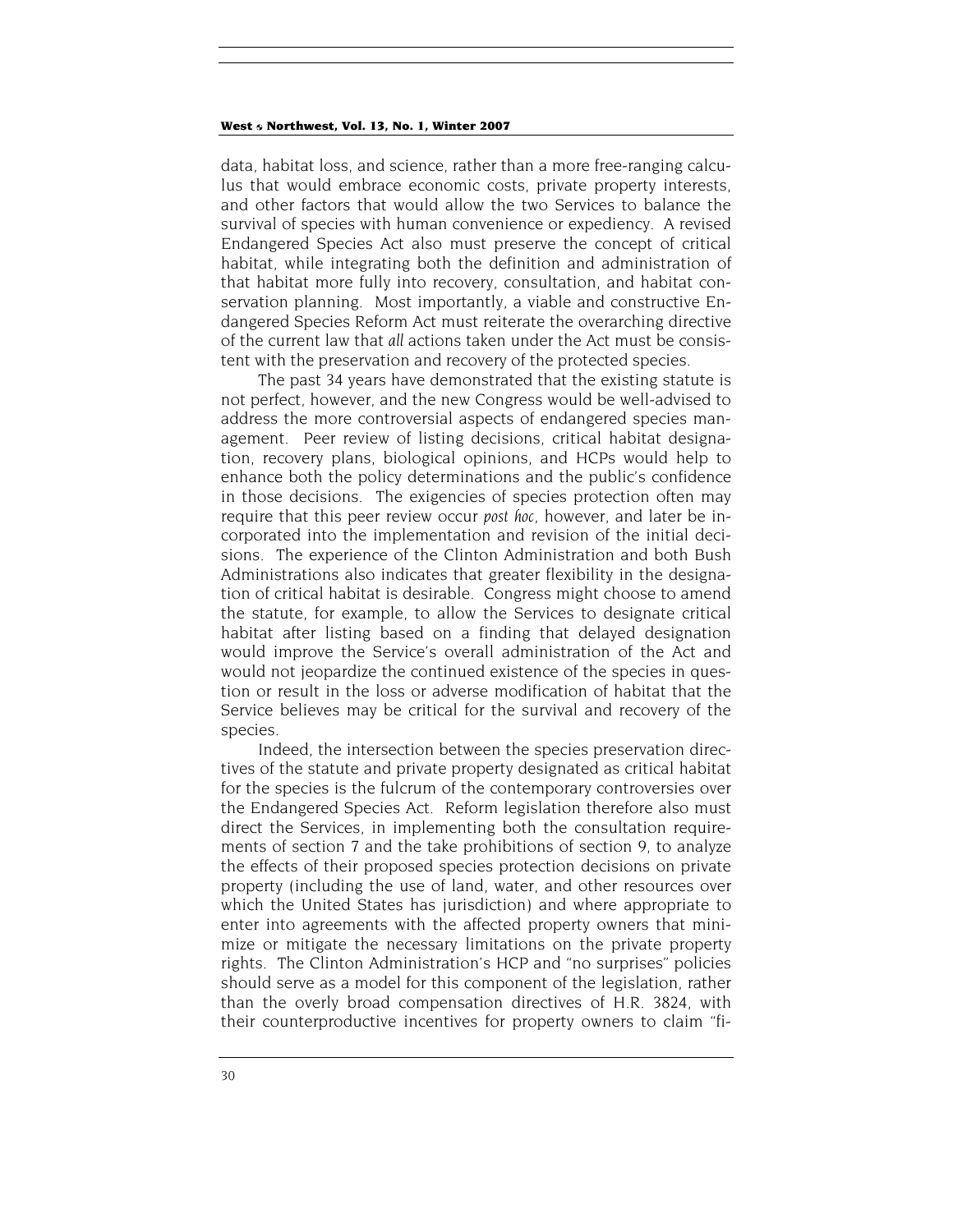nancial aid" rather than attempt in good faith to negotiate a habitat conservation plan.

Finally, consolidation of endangered species jurisdiction in the U.S. Fish and Wildlife Service is probably a good idea. As long as the experience and expertise of the National Marine Fisheries Service with ocean and anadromous fish is preserved by transferring key personnel from NMFS to USFWS, the advantages of unified and integrated endangered species regulation in a single entity would far outweigh the transitional costs. The coordinated management of the Central Valley Project and the State Water Project under the umbrella of joint consultation with NMFS and USFWS to protect the salmonid and freshwater fisheries of the Bay-Delta Ecosystem is an excellent example of integrated, interagency species protection.

If the Democratic leaders of the 110th Congress decide to place endangered species reform on their legislative agenda, perhaps the Endangered Species Act of 1973 and the Threatened and Endangered Species Recovery Act of 2005 will serve as bookends to the public debate over our future endangered species policy.